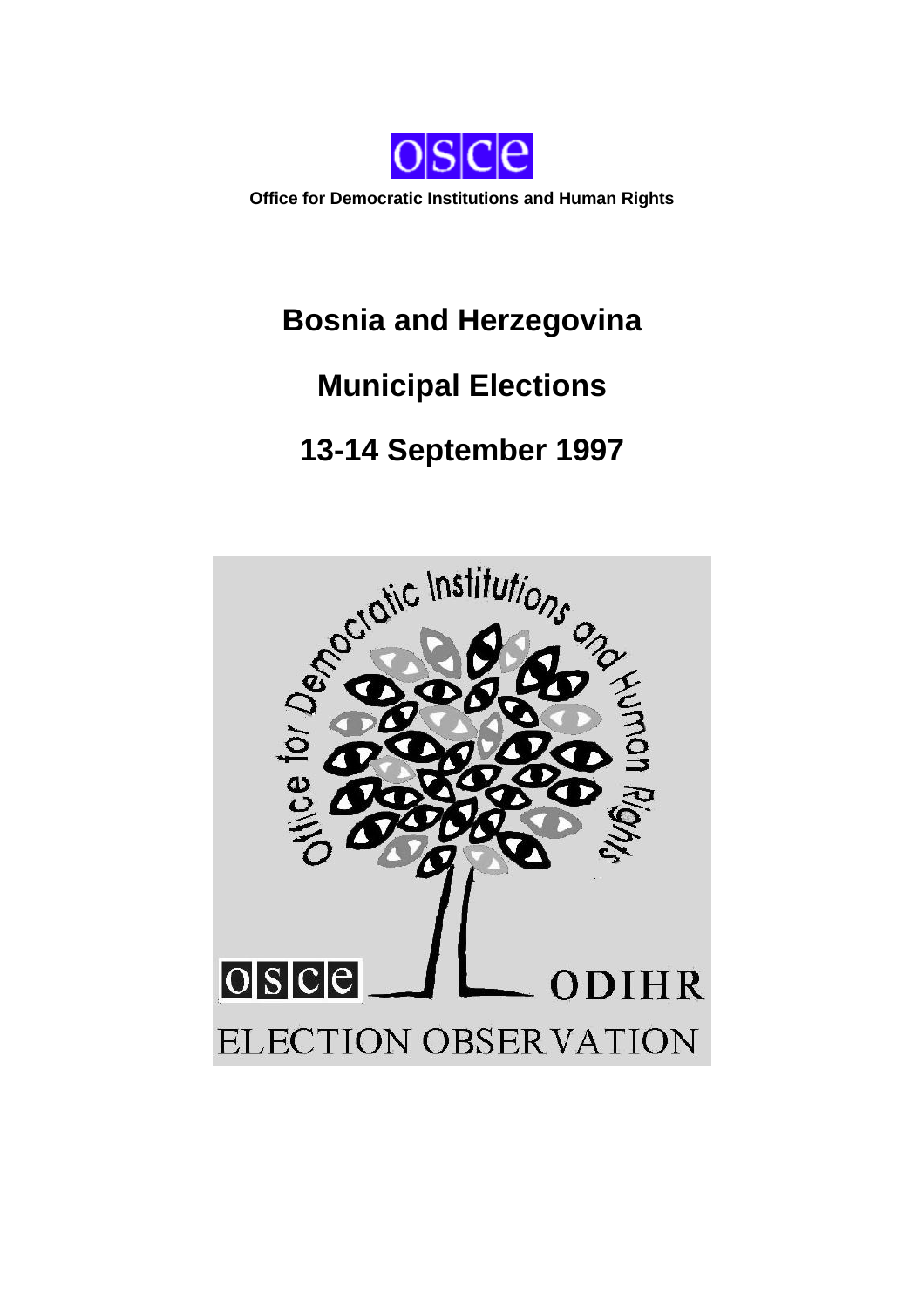# **Table of contents**

| I.  |            |  |
|-----|------------|--|
| II. |            |  |
|     | $\Pi$ , 1. |  |
|     | II. 2.     |  |
|     | II. 3.     |  |
| Ш.  |            |  |
| IV. |            |  |
| V.  |            |  |
|     |            |  |
|     |            |  |
|     |            |  |
| VL. |            |  |
|     |            |  |
|     |            |  |
| IX. |            |  |
| X.  |            |  |
| XI. |            |  |
|     |            |  |
|     |            |  |
|     |            |  |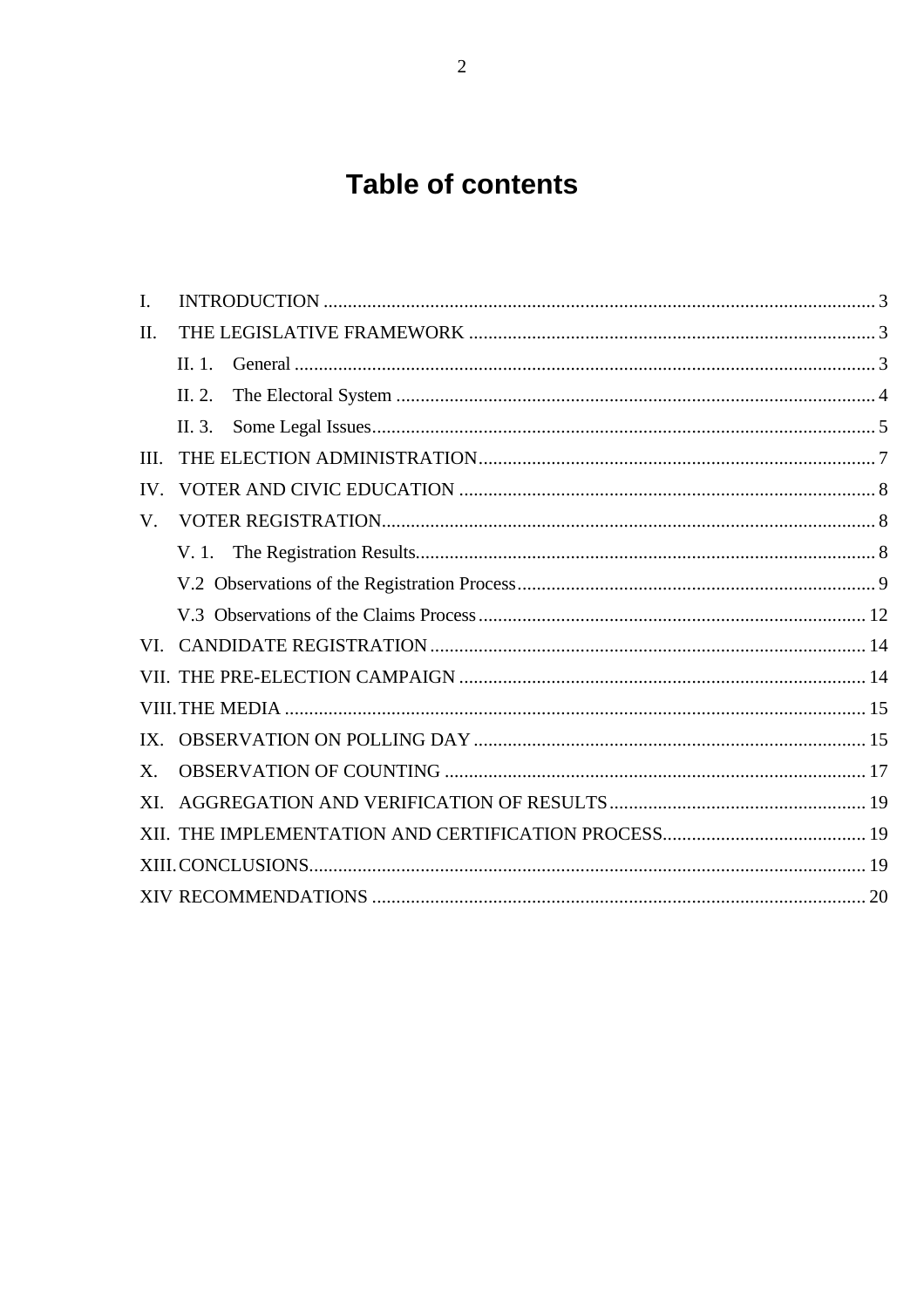# **I. INTRODUCTION**

In accordance with Article III, 2. (e) of Annex 3 of the General Framework Agreement for Peace in Bosnia and Herzegovina signed at Dayton, the OSCE's Office for Democratic Institutions and Human Rights (ODIHR) established an Election Observation Mission in May to assess the election process of the Municipal Elections of 13-14 September.

Mr. Javier Rupérez, President of the OSCE Parliamentary Assembly, was appointed by the OSCE Chairman-in-Office as a Special Representative to the Election Observation Mission.

Mr. Kåre Vollan was appointed by the ODIHR as the On-site Co-ordinator in July, upon being seconded by the Government of Norway.

The participants in the Election Observation Mission included observers seconded by 27 OSCE participating States, parliamentarians and public officials representing the OSCE Parliamentary Assembly, the Council of Europe Parliamentary Assembly, the Council of Europe Congress for Local and Regional Authorities, the European Parliament, as well as the European Community Monitoring Mission (ECMM), locally based embassies, international organisations and non-governmental organisations. In total, 363 observers were deployed throughout the territory of Bosnia and Herzegovina. In addition, 30 observers were deployed in the Federal Republic of Yugoslavia to observe the out-of-country voting, and 44 observers were deployed in the Republic of Croatia.

The achievements of the OSCE Mission to Bosnia and Herzegovina, who worked in co-operation with their local counterparts at all levels of the election administration in order to realise these elections, should be commended. These Municipal Elections are a considerable achievement, despite some of the technical shortcomings, given the fact that they were organised within the context of a conflict resolution process.

In particular, the fact that it was possible to achieve 100% supervision during the registration period and the election days has been an important factor in significantly improving upon last years elections and in preventing large scale manipulation and fraud.

The realisation of these elections would not have been possible without the excellent co-operation of SFOR, which provided substantial logistical support and secured a stable environment in which the electoral process could be held.

These elections must be assessed in the post-war context, and in full recognition that the Dayton agreement is far from being fully complied with. This is particularly true in the areas of freedom of movement, return of displaced persons and freedom of the media. The elections have also been conducted under the shadow of the large number of indicted war criminals who are still at large and influential in this society.

# **II. THE LEGISLATIVE FRAMEWORK**

# **II. 1. General**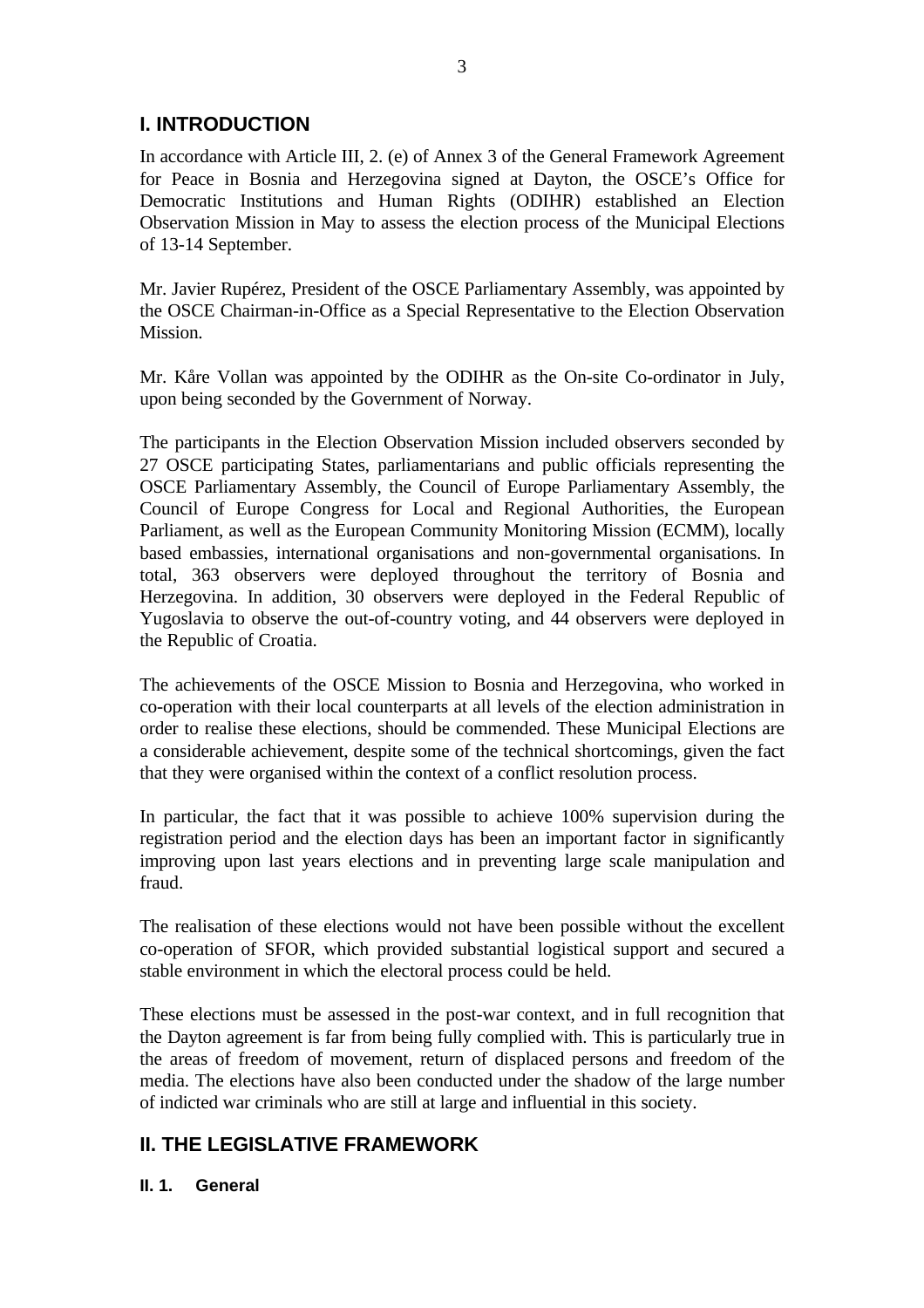The General Framework Agreement for Peace in Bosnia and Herzegovina (GFAP) the so-called Dayton Agreement - Annex 3 gave OSCE the authority to supervise the elections and to establish and chair a Provisional Election Commission (PEC), the Chairman having the decisive vote in case of disputes. The PEC was to organise the first elections to all elected bodies in 1996 after certifying whether certain pre-set conditions were met, so that the elections could be effectively implemented. The agreement outlines the following basic conditions: a politically neutral environment; the right to vote in secret without fear or intimidation; freedom of expression and of the press; freedom of association (including of political parties); and freedom of movement. On 25 June 1996 the necessary certification of conditions was made for all the elections to take place on 14 September 1996. However, on 27 August 1996 the municipal elections were postponed initially for three months, then until Spring, 1997, and then again until 13/14 September 1997.

The PEC adopted Rules and Regulations for the municipal elections as per its mandate and is thus acting as both a legislative and an executive body. The Rules and Regulations have empowered the Elections Appeals Sub-Commission (EASC) to issue final and binding decisions in cases where the Rules and Regulations are being violated. Such penalties could take the form of fines or the striking of candidates from candidate lists of parties found guilty of violations. The validity of this Article was a matter of dispute when some decisions were overruled by the Chairman of the PEC. The legal basis for doing so was the power given to him in the GFAP. This issue will be discussed later in this report.

## **II. 2. The Electoral System**

The electoral system is a proportional one based upon the so-called method of largest remainder. Candidates were nominated by parties, coalitions or as independent candidates. On the ballot paper each party, coalition and independent candidate was listed with one entry each, and the voter would mark one alternative according to their preference. The number of seats was distributed proportionally between the entries. In the case of parties and coalitions the people actually elected were those candidates listed first on the party or coalition list, according to the number of seats won by that party or coalition. An elected independent candidate would take the one seat personally.

The minimum number of votes that a party or candidate needed to gain one seat was defined as the total number of valid votes divided by the number of seats to be elected. Since the number of seats to be elected in the councils varied from 15 to 70, the threshold for gaining one seat varied from 6.67 % at the most (in the case of 15 seats) down to 1.43 % (when 70 seats).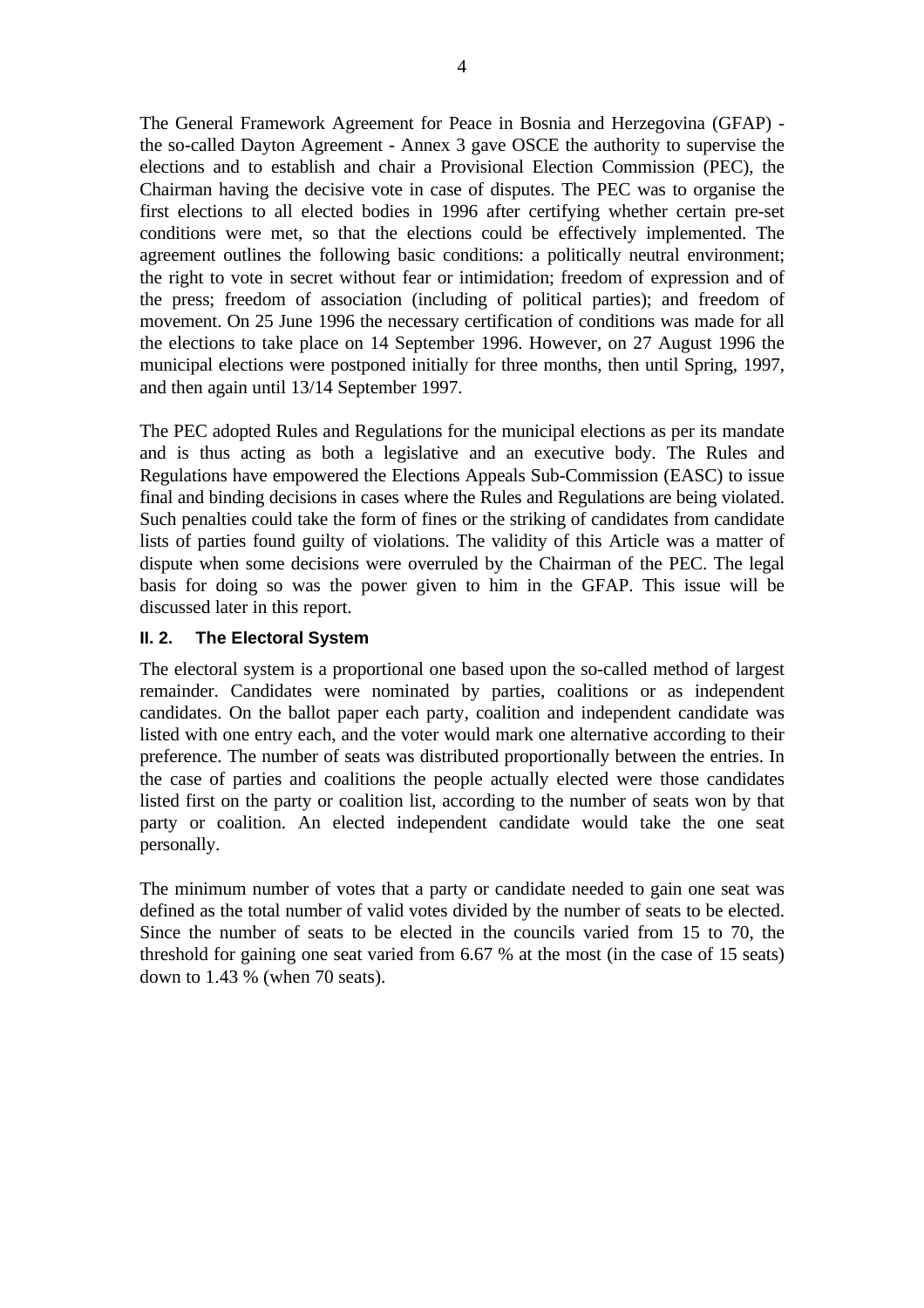Article 91 of the Rules and Regulations defines a "Division Quota" as the number of votes cast for the parties exceeding the Threshold Value divided by the number of seats to be distributed, without giving a round off rule. The assumption would therefore be that the exact figure was to be used in the calculations. The example enclosed with the article did however round the Division Quota up to the nearest integer. When this inconsistency was pointed out by the ODIHR, an administrative decision was made to follow the example and rounding up to the nearest integer without making a formal change to the article. The rule of the actual Article could still be read as if the exact figure should be used.

By rounding up to an integer instead of keeping a number of decimals, the probability for tie-break situations is increased. In municipality 26 Gradacac / Pelagicevo, the application of the example's rule led to a tie that was broken by drawing a lot, and the lot was fortunately in favour of the party which would have won if more decimals had been kept. It is strongly recommended either to keep the rule and show in the example that all decimals are being used, or to change the rule and the example to include at least two decimals.

It should be considered to change the seat allocation rule to the Laguë Method which is a division method with division numbers 1, 3, 5, 7, etc. This method gives results similar to the Method of Largest Remainder, and a result close to a proportional representation, but the method is more robust and has less unexpected side-effects.

In Mostar the so-called d'Hondt's Method (Division numbers 1,2,3...) was used for the proportional distribution of seats between the parties, in combination with quotas for the three ethnic groups Croats, Bosniacs and Others. The City Council had 24 seats elected directly from the six municipalities constituting the City, with four members from each. The Rules and Regulations referred to the Interim Statute of the City of Mostar of 7 February 1996 for the allocation of seats and the quotas for the ethnic groups. The PEC made reference to the Decree on Conduct of the Elections in the City of Mostar enclosed within the Interim Statute document for the application of the quota rule. Administratively, a more detailed memo on the calculation had been worked out. This issue is discussed in detail in the next Section.

#### **II. 3. Some Legal Issues**

#### *Last Minutes Changes to Achieve Consensus - Pressure from the Parties*

The spirit and the letter of the Dayton Agreement was seriously challenged throughout the election process by the leading parties in each entity. Their continuing determination to place narrow self-interest above the national interest, including attempts to dictate the terms of their participation in the election to the international community up until the very last minute, was irresponsible in the extreme. They need to be reminded that these elections represent an important step in the peace process in Bosnia and Herzegovina, and not an opportunity to continue their conflict through other means.

The OSCE Mission to Bosnia and Herzegovina has demonstrated its commitment to the implementation of the Dayton Agreement by persevering in its determination to keep all parties engaged in this election process. It is recognised that the OSCE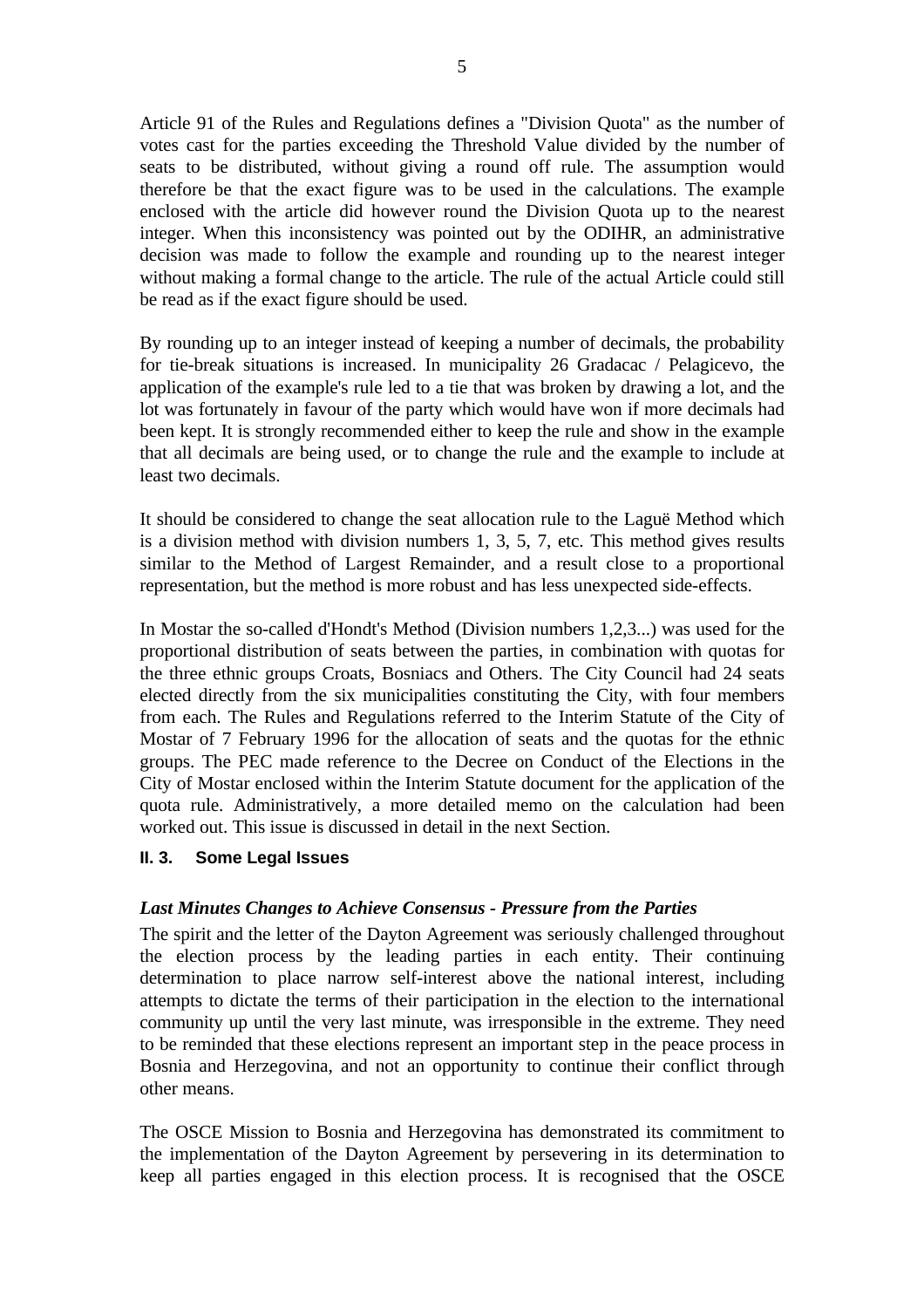Mission has attempted to treat all parties fairly and equitably and to meet their requests when deemed reasonable.

However, in its attempt to keep all parties engaged in the process, the Provisional Election Commission (PEC) went as far as to reinstate two candidates that had been struck from the list of candidates by the Electoral Appeals Sub-Commission as a penalty against serious violations of the Election Rules and Regulations<sup>1</sup>. This concession is not according to the Rules and Regulations governing the election process, since the EASC decisions are said to be final.

On 10 September a number of last minute amendments were made to the Rules and Regulations. One was an extension of the term of office for local councillors from one to two years. Such a decision should ideally be taken well before the elections and the registration process starts. It was, however, appropriate that it was taken before the elections.

Another change was a provision regarding the final certification of the elected municipal councils. Such certification should - as per the original provision - be denied if minorities were not given proportional representation in executives or committees elected by the councils. On 10 September the term "proportional" was omitted, leaving more flexibility on the number of seats a minority should have in an internal body. This was a concession given to the Bosnian Serb member of the PEC. It does not necessarily represent a problem in terms of content, other than the unfortunate fact that it was another last minute change.

#### *Mostar*

 $\overline{a}$ 

The administration of the city of Mostar is divided into six Municipalities and a Central Zone; however, the main administrative competencies fall under the responsibility of a sole City Council, which is also directly responsible for administering the Central Zone.

A discussion about the constitution of the City Council had been ongoing since the elections of June 1996. The Interim Statute Document anticipated that 24 seats should be elected directly from the six Mostar municipalities, four from each, and another 24 seats should be elected directly by a city-wide ballot giving the Council 48 members. There were equal quotas for the three ethnic groups: Bosniacs, Serbs and Others. The rules for applying the quotas in combination with the d'Hondt's method was given by Decree on 07.02.1996.

The Federation later changed its constitution, imposing a limit of 30 members to City Councils. It was then decided to reduce the number of members in Mostar from 48 to 27, incorporating the three directly elected from the Central Zone which had no municipality, and few, predominantly Bosniac, voters. Out of these three Central Zone members one had to come from each ethnic group. The agreement reached was later strongly criticised by Croat representatives. In an effort to avoid a boycott from HDZ, the leading Croat party, another last minute change was made. The three members of the Central Zone were abolished, and the voters of the Central Zone were permitted to vote in the Mostar municipality of their choice instead.

<sup>&</sup>lt;sup>1</sup> One in Bosanski Brod and another in Prijedor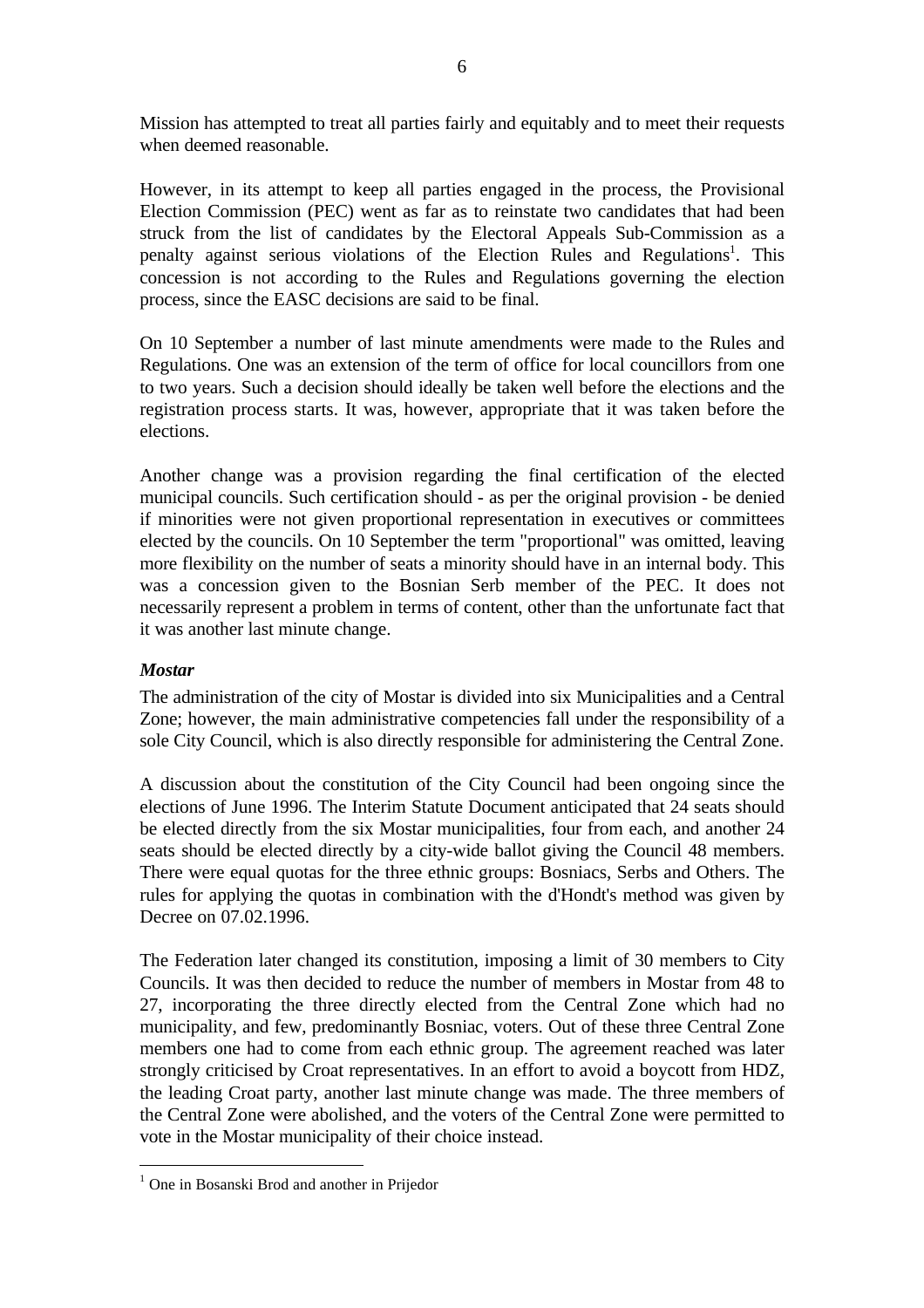Apart from the principle that last minute alterations represent, there were an additional two problems with the adopted rules:

The main concern is that the rules adopted by the PEC did not cover the actual situation whereby ethnic quotas were to be applied in six municipalities simultaneously. There was no formally adopted rule for how to apply the quota system in the Mostar City Council Elections. The PEC made, in its meeting of 3 June 1997, reference to the Decree on Conduct of the Elections in the City of Mostar within the Interim Statute of the City of Mostar of 7 February 1996. The rules of this decree could not be applied when quotas for ethnic groups were to be applied for the six simultaneous elections. It was designed for a situation where a sufficient number of seats were allocated from city-wide lists.

Even though officially adopted rules were not in place for the six simultaneous elections with quotas for ethnic groups, there was an administrative memo defining rules covering the actual situation. These rules were in reality not only an interpretation of the Decree, but they even defined additional arrangements. The rules could easily have led to a party losing a seat because an 'Other' ethnic group candidate was missing on a party's candidate's list in one municipality, even if that party had a spare 'Other' in another municipality. Fortunately it turned out that the application of the prescribed rules did not affect the distribution of seats between parties.

## *The EASC Decision on Decertifying the SDS in Pale*

On 15 September - the day after the elections - the EASC issued a judgement in the matter of allegations that the SDS through its headquarters in Pale was maintaining a person (Radovan Karadzic) under indictment by the International Criminal Tribunal for the Former Yugoslavia in a party position or function in violation of the PEC Rules and Regulations. The decision was that the allegations were confirmed and the SDS was subsequently de-certified from the elections in the municipality of Pale.

This decision was overturned by Ambassador Frowick, the Chairman of the PEC, on 15 September, before it had been made public. The ODIHR will not undertake an extensive legal investigation as to what extent it is justified for the Chairman to fall back on the general provisions in the GFAP and thus override the PEC Rules and Regulations when changing the EASC decisions, but restrict its comments to the following:

- 1) Making decisions against the letter of the Rules and Regulations does set a bad example in a process of institution building under the rule of law.
- 2) The decision of re-instating the two candidates is of a limited scale, whereas the one of decertifying SDS in Pale could have jeopardised the implementation of the results and represented a serious threat to security and stability in the region. It is therefore difficult to see that the Chairman of the PEC had any other choice than to repeal the decision of decertifying the SDS in Pale, but it is more difficult to accept the necessity of reinstating the two candidates.
- 3) The Rules and Regulations should have had clear provisions for the procedure for allowing all parties to be heard in a case with such a serious penalty. Decisions made in the first instance should not be final.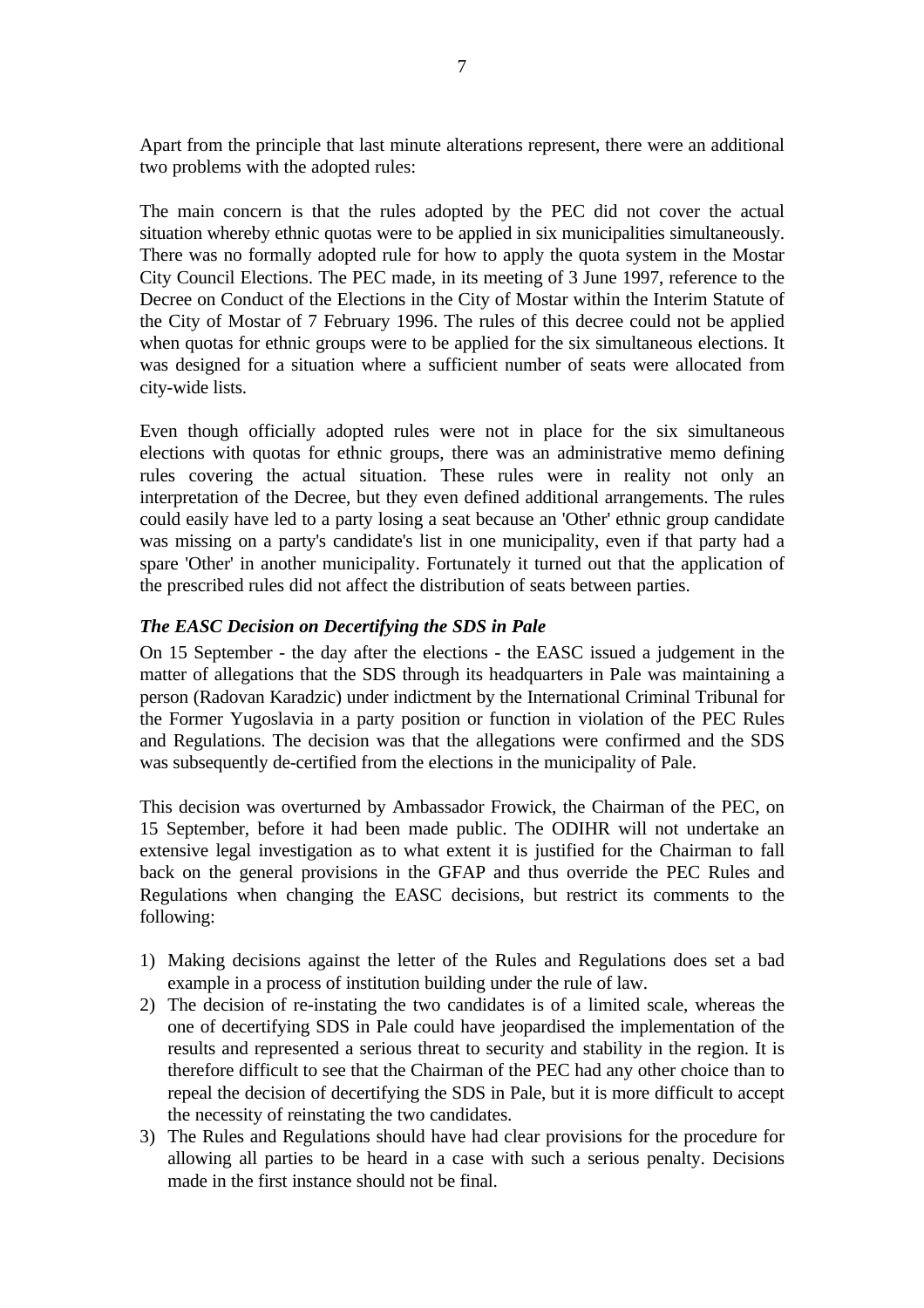4) If it is deemed necessary to give the PEC Chairman the authority to overrule any decision made by the EASC, that should be stated explicitly in the Rules and Regulations.

# **III. THE ELECTION ADMINISTRATION**

Elections were held for 135 Municipal Councils and for the City Council of Mostar. The election administration had a three-layered structure, with the Provisional Election Commission (PEC) being ultimately responsible, and having Local Election Commissions (LECs) in every Municipality and Polling Station Committees (PSCs) managing the polling stations. There were 2662 polling stations out of which 2519 were in-country. Each polling station had in addition an International Supervisor from the OSCE. The supervisor's role was to ensure that the Rules and Regulations were adhered to.

The PEC was chaired by the OSCE Head of Mission and consisted of distinguished lawyers of each of the three groups Bosniaks, Serbs and Croats, as well as a member from the Office of the High Representative. In case of disagreements in the PEC, the Chairman had a decisive vote, even if his vote was in minority. This prerogative was used by the Chairman on several occasions.

The central election administration was largely constituted by the OSCE. All key processes such as voter registration, claims, printing and distribution of ballot papers, logistics in bringing ballot papers and reports back to counting centres, counting and tabulation processes, etc. were all administered by OSCE predominantly using international experts and the assistance of other international organisations such as SFOR. Little preparation has been done on the transfer of these tasks to the civil authorities of Bosnia and Herzegovina. For future elections this aspect should be more predominant.

# **IV. VOTER AND CIVIC EDUCATION**

The OSCE produced an extensive voter education programme to encourage citizens to participate in the new voter registration process, the claims arrangements for voter registration and the elections. The campaign included television and radio spots, brochures and pamphlets, posters, etc. They also organised seminars and training for domestic election observers. Non-governmental organisations had their own programmes for voter and civic education. (See also Section VIII on the Media).

# **V. VOTER REGISTRATION**

# **V. 1. The Registration Results**

The registration was conducted for the most part competently and effectively. The OSCE Mission and registration committee members should be especially commended for the tremendous effort that has been put into the creation of a new voter register. A total of 2,525,230 were registered and appeared on the Final Voters Register (FVR). This represents almost eighty percent of the total electorate according to the EASC assumptions. <sup>2</sup>

 $\overline{a}$  $2^{2}$  As given in case numbers 96-183, 193 and 195, of 25 September 1996.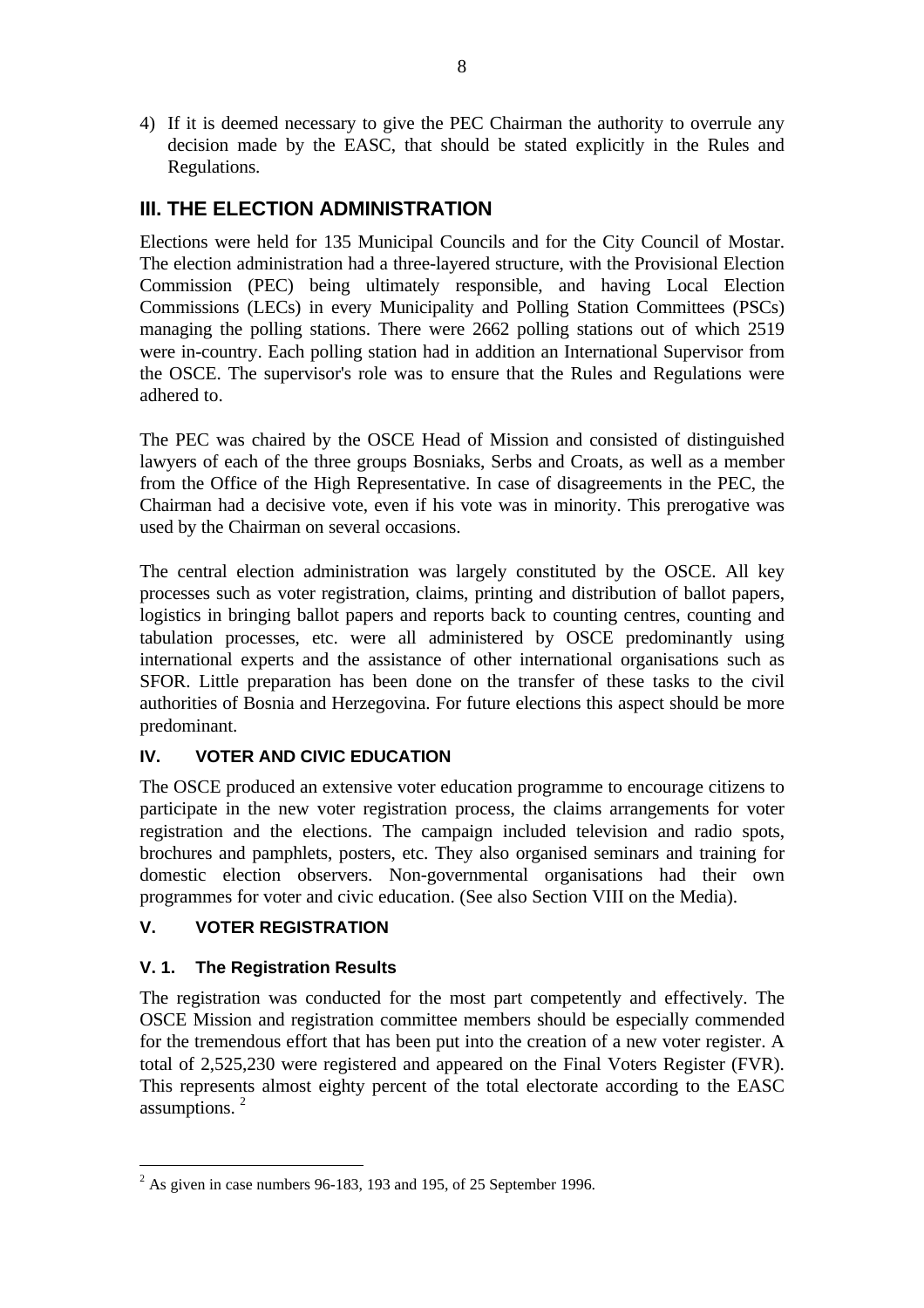Last year's postponement of the Municipal Elections was due to wide scale and organised abuse of registration provisions enabling voters to vote in their new or future municipalities rather than in their pre-war municipalities. The revised Rules and Regulations have greatly reduced the possibilities for large-scale manipulation of the voter registers.

The general rule of the GFAP was that voters should vote in the municipality they lived in before the war, as per to the 1991 census. There was a provision, however, to allow refugees and displaced persons to "cast his or her vote elsewhere". The Rules and Regulations also gave a provision for refugees abroad to vote in a future municipality, which might have been different from their former, under rather strict conditions for proving connections to that municipality. Less than two hundred refugees registered for that possibility in the end. Displaced persons in-country were permitted to register in their present municipality, provided they could produce a recognised residence document with a date of issue not later than 31 July 1996.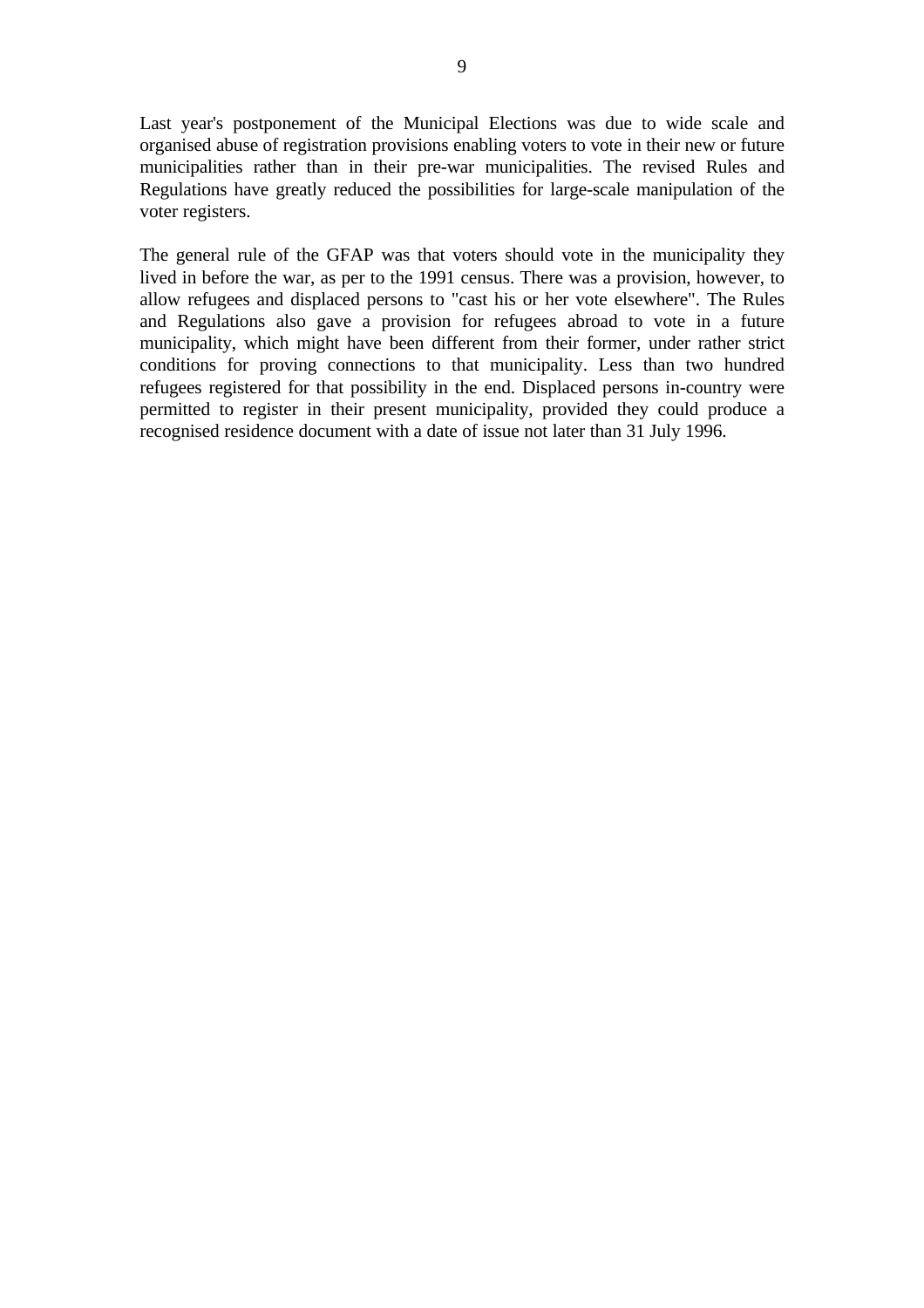| <b>Registered</b><br>for<br><b>Municipal</b><br>ity |                            | 1991         | <b>Munic</b><br>ip.    |                |              | 1996<br><b>Munici</b><br>p | Total <sup>3</sup> |
|-----------------------------------------------------|----------------------------|--------------|------------------------|----------------|--------------|----------------------------|--------------------|
| <b>Entity</b>                                       | <b>Still</b>               |              | <b>Absente</b>         |                | <b>Total</b> |                            |                    |
|                                                     | <b>Living</b><br>'91<br>in | in<br>countr | e<br>out-of-<br>countr | <b>Total</b>   | 1991         |                            |                    |
|                                                     | munici                     | y            | y                      | <b>Absen</b>   |              |                            |                    |
|                                                     | p.                         |              |                        |                |              |                            |                    |
| Federatio                                           | 1,036,2                    | 60,129       | 175,41                 | 235,54         | 1,271,81     | 55,854                     | 1,331,67           |
| n BiH                                               | 71                         |              | 5                      | $\overline{A}$ | 5            |                            | 0                  |
| <b>Republika</b>                                    |                            | 125,03       | 222,60                 | 347,63         | 935,008      | 221,94                     | 1,177,55           |
| <b>Srpska</b>                                       | 587,372                    | $\theta$     | 6                      | 6              |              | 3                          | 6                  |
| <b>Total</b>                                        | 1,623,6                    | 185,15       | 398,02                 | 583,18         | 2,206,82     | 277,79                     | 2,509,22           |
|                                                     | 43                         | 9            |                        | $\theta$       | 3            |                            | 6                  |

## **Table 1.**

 $\overline{a}$ 

Breakdown of the voter registration is based upon OSCE figures as of 1 September 1997. The figures are not the final ones, and they are approximate only. In particular for voters registered to vote in regular polling stations there is an uncertainty to whether they are 1991 or 1996 voters.

As can be seen from Table 1, the tendency for displaced persons to register in their present municipality was far more significant in the RS than in the Federation. This caused controversy, because it was claimed by those supporting the concept of a multiethnic society that the general rule of registering for one's 1991 municipality became the exception. It was argued that this represented an acceptance of "ethnic cleansing". However, having provided for the possibility to register in the present municipality by producing valid documents, it would be up to the individual voter to make his or her own free choice, and if that resulted in more persons choosing to do so than some parties might want, it is still the voters own will. It was noted that there were attempts to abuse this provision by some parties, who launched an insidious campaign to pressure the electorate to register in particular municipalities, such as in Brcko where the chairman of the LEC was saying on SRT 22/6/1997 that not registering "will be treated as a betrayal of interests of their own people".

# **V.2 Observations of the Registration Process**

The Co-ordinator for the Observation of the Voter Registration period completed his mission at the close of the registration period, and a comprehensive the ODIHR Report on Registration was forwarded to the Chairman-in-Office.

 $3$  The totals are higher than the sums, because they include two figures that are not included in the breakdown: For 24,461 voters registered in their present municipality it cannot be derived from the statistics whether they were registering in their 1991 or their 1996 municipality, and the other group is the 145 opting for future municipality.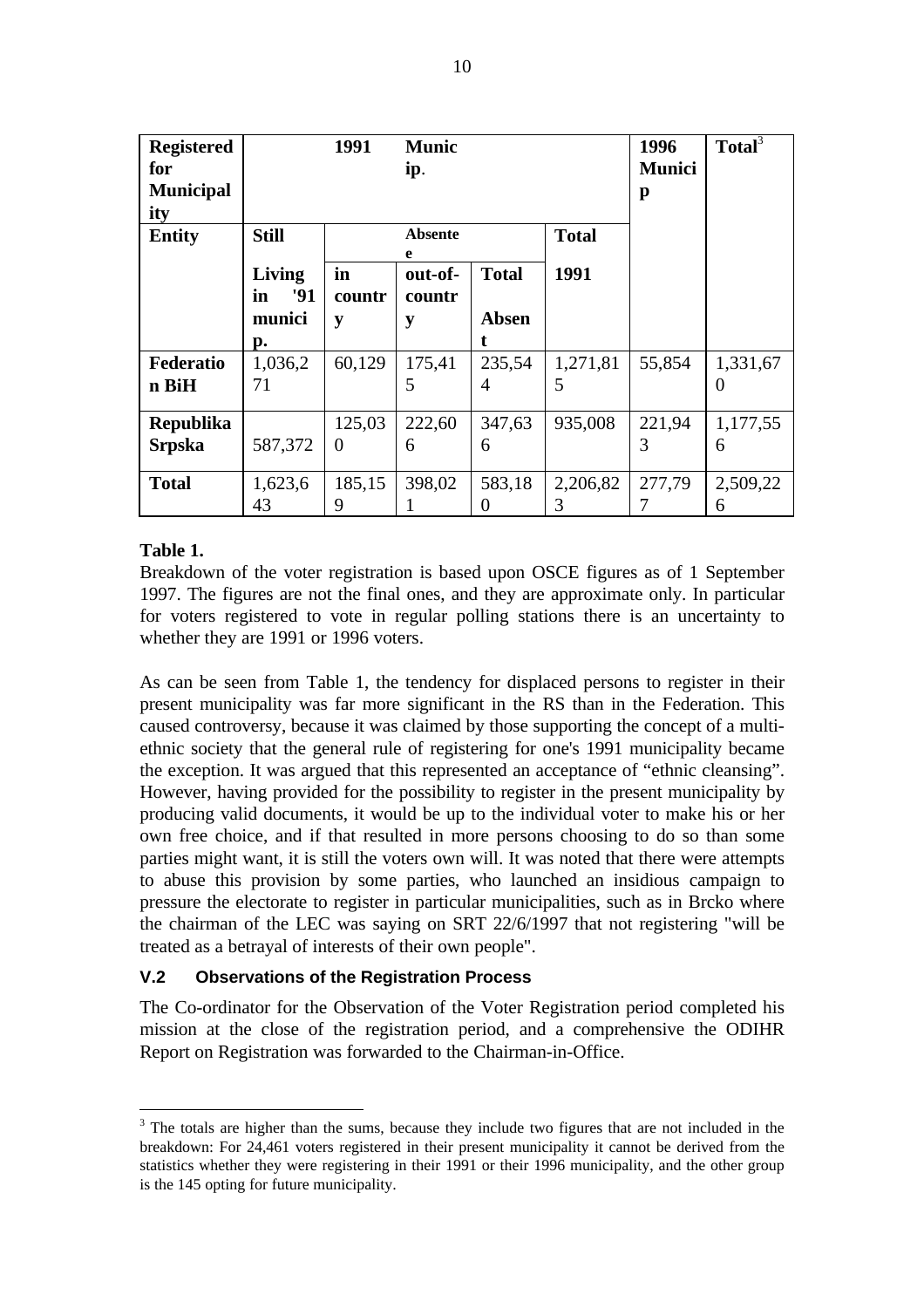A total of 158 visits were made by observers to 143 Voter Registration Centres in the country during the registration period (5 May to 28 June) which represents 34% of the total number of centres.

| <b>ISSUE</b>                        | <b>TOTAL</b> |
|-------------------------------------|--------------|
| Supervisor present                  | 95%          |
| Party or Candidate present          | 13%          |
| <b>Irregularities Reported</b>      | 36%          |
| Overall Assessment (Good/Very Good) | 95%          |

## **Table 2:** Summary of observers reports on the registration.

Among the significant irregularities reported by observers was the linkage of registration with, for example, the provision of humanitarian aid, the issuing of public documentation, or with employment or property questions. The second issue that came to the attention of observers was the use of more general intimidatory statements and practises to encourage people to register, or to register for a particular place.

There is a fine but distinct line to be drawn between a pro-active role of the parties encouraging people to register on the one hand, and unacceptable intimidation on the other. Cases of both the above were observed, particularly in the Republika Srpska. In the Federation, an OSCE instruction to ensure that VRCs were ethnically mixed built in a safety mechanism, which reduced the possibility for intimidation and linkage.

Other irregularities observed included regulatory problems regarding acceptable documentation, the definition of residence for voters whose 1991 municipality is now divided by the Inter Entity Boundary Line, family registration by proxy and, in approximately five percent of cases, ineffective supervision.

It was noted that the lack of accurate maps and coherent regulations, which would have clearly delineated on which side of the IEBL a voter should be registered, allowed a number of persons to be registered for the wrong side of a municipality. This was a significant problem during the registration process, and led to a number of complaints to be lodged by Local Election Commissions which although dismissed, were described as having "validity and considerable merit" by the EASC".

The sometimes secretive and slow handling of technical problems and errors and a lack of timely and well communicated information by the election authorities, whilst somewhat understandable in the political context, did represent a lack of transparency.

The Citizenship Verification Sub Commission (CVSC) was not established until two weeks after the start of voter registration. This, coupled with a series of tight guidelines, resulted in a lot of people having to undergo a long, and in some cases expensive, administrative process before knowing whether or not they were properly registered. The publication of the Final Voters Registers was put off until the last possible moment for a number of technically and politically valid reasons, but the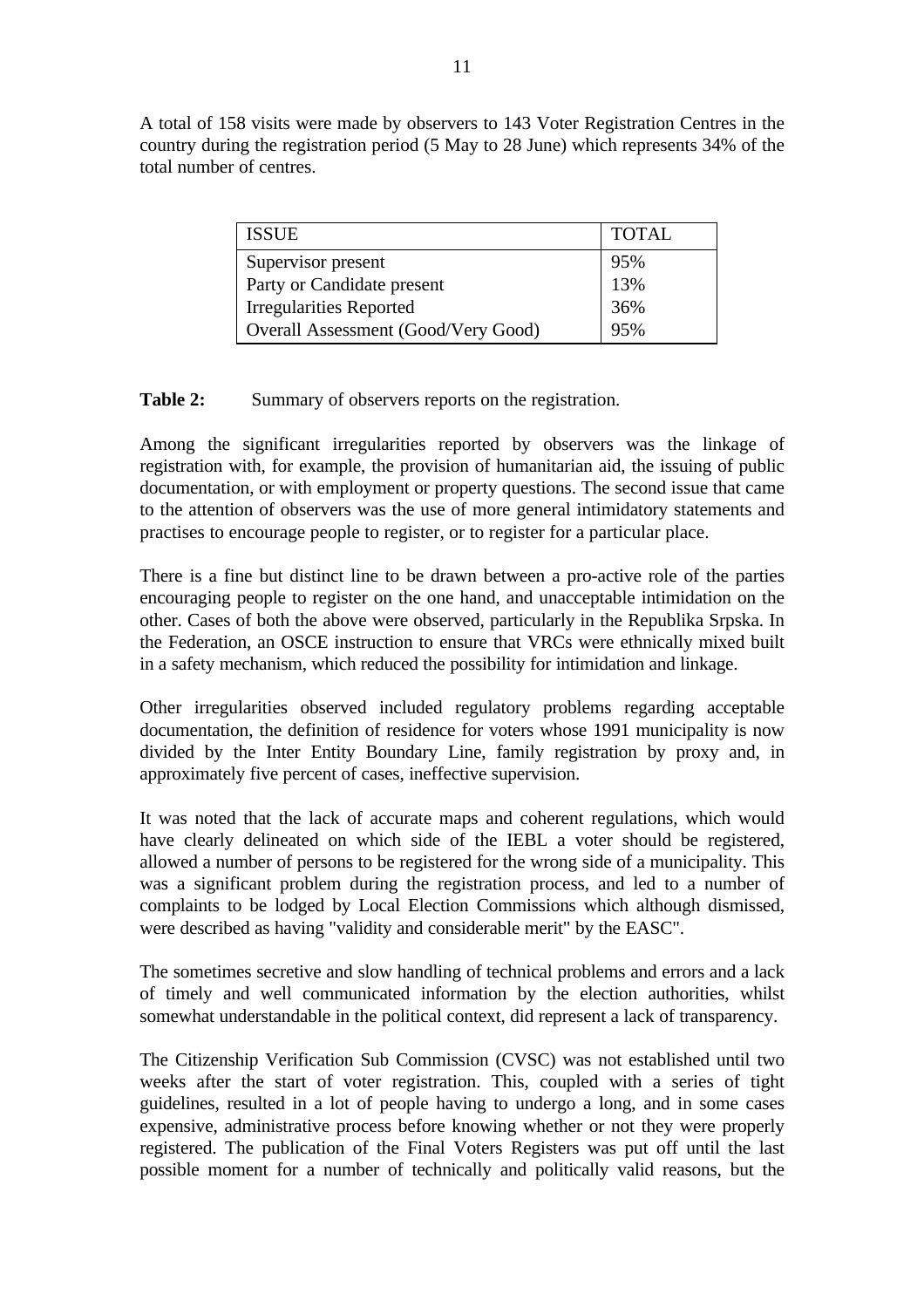reticence to state clearly that it would not be given to either entities' election commission until the last moment raised tension as the election days drew closer.

There was also some controversy over the strict application of the registration rules, the Brcko case being the most prominent. Of the 3,200 voters that were not accepted to register in their current municipality because they could not provide acceptable pre-1996 proof of residency, the majority were referred to their 1991 municipality. It can be argued that the Rules and Regulations left too little room for judgement, in that a very precise list of documents were defined as the only ones accepted; although it is recognised that this was a response to the situation in 1996 when massive fraud in manipulating the electorate took place. However, the handling of the individual cases was thoroughly scrutinised by the Election Appeals Sub-Commission, which rejected most of the appeals.

It is unfortunate, however, that the election administration discovered at a late stage that the input of data for some 2,600 additional Brcko voters had been overlooked until a few days before the elections and well after the final stages of establishing the voter register. The fault has been explained as a human error in labelling batches of registration forms. The Elections Appeals Sub-Commission validated on a sample basis the names and verified that the 2,600 were unique and valid registrations, and they did not coincide with the 3,200 denied registration for Brcko earlier. Observers had noticed during the claims period that approximately ten percent of the people that came to check their names had been omitted despite being able to produce a registration receipt. This indicates that approximately 2-3,000 voters had been omitted from the voters registers. This indication should have prompted the OSCE Mission to make a search for more registrants earlier, thus avoiding the inevitable suspicions that arose from the last minute changes to the register.

The most effective sanction against registration fraud imposed by the EASC was the striking of candidates from party lists. The most serious attempts at fraudulent registration occurred in Brcko and Zepce, where new registrations had to be undertaken, whilst intimidation of registrants was detected and penalised in Jajce and Caplina. In total thirty five candidates were struck from lists in cases directly relating to registration, nineteen from the HDZ, eleven from the SDS and two from the SDA led coalition.

A few of these technical shortcomings may have had a minimal impact on the results themselves, but they do give those parties intent on blocking the peace process a reason to argue with the authorities, which serves to further disrupt the implementation process. The number of irregularities in municipalities in the Drina Valley/Eastern RS area detected by or reported to observers is notable.

#### *Out-of-Country Registration*

The registration of voters currently not living in Bosnia and Herzegovina was the responsibility of the OSCE Out of Country Voting Office in Vienna, organised through the International Office for Migration (IOM).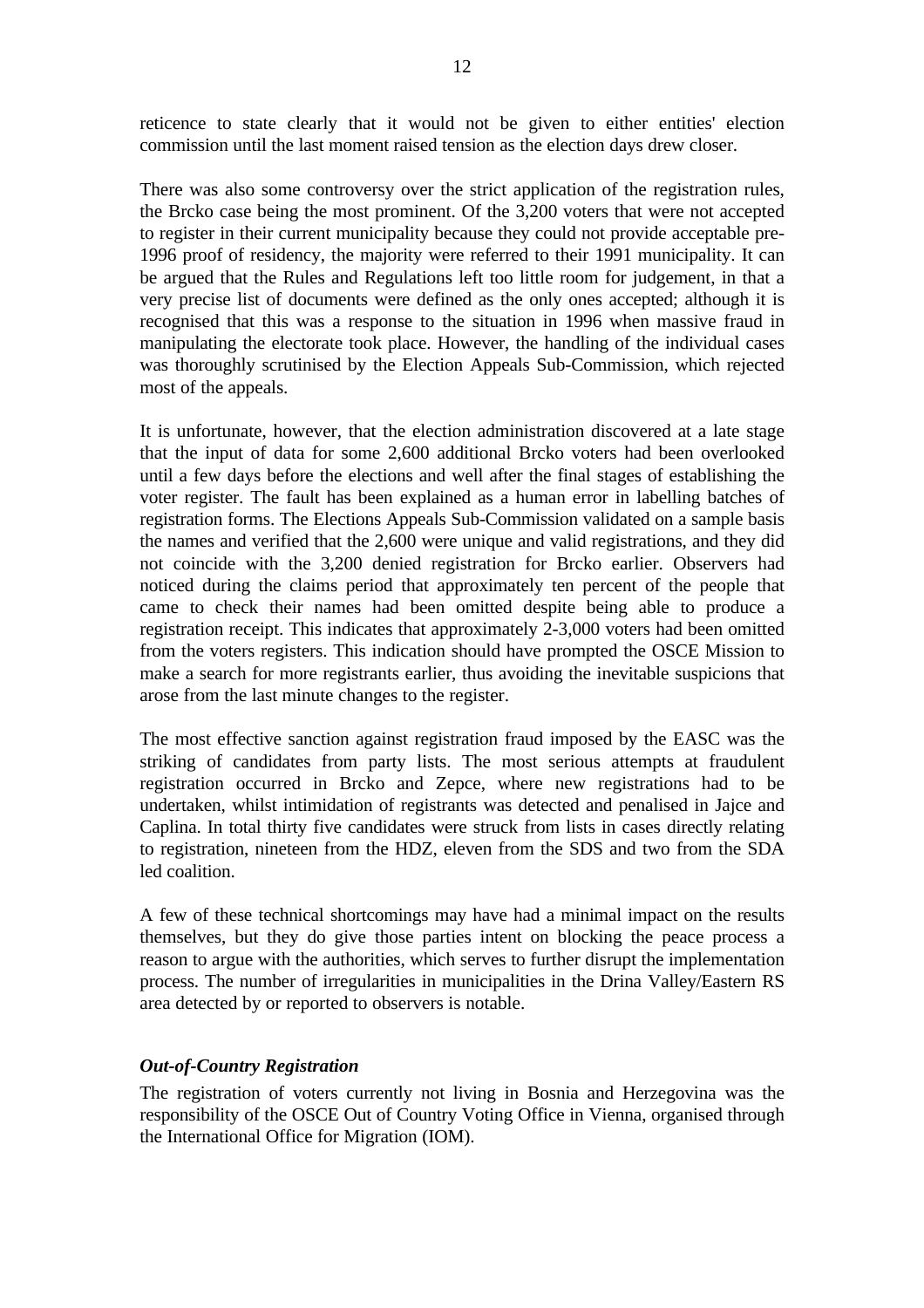Voters currently living in the Federal Republic of Yugoslavia and Croatia were able to register in person at VRC s set up within the two countries. The VRC s followed procedures which directly paralleled, including the presence of supervisors, those in use at VRC s within Bosnia and Herzegovina.

Potential voters currently living elsewhere in the world were contacted by mail, and invited to return their registration application to Vienna or, in the case of those in Germany, to a collection point in Bonn.

Of the approximately 535,000 eligible voters Out-of-country some 420,000 registered (80%). The number of registrants in Croatia was substantially lower than in 1996: some 59,000 registrations (adjusted as of 1 September) as opposed to 131,761 the year before. It was clear that fear existed within the refugee communities in that the fact of registration might be used in the future by Croatian authorities to enforce return to Bosnia and Herzegovina. Additional factors which contributed to the low registration included relocation or return of refugees and a perceptible apathy towards the electoral process.

In the Federal Republic of Yugoslavia, the total registration for 1997 was approximately 72,000. This compares with a 1996 total of 89,000 plus 123,000 declarations to a future address in Bosnia and Herzegovina The fear of registration being used by authorities to enforce return to Bosnia and Herzegovina was given as a possible reason for the low figure, along with a lack of interest among refugees in returning to the Republika Srpska. Another significant problem stood out clearly with the Federal Republic of Yugoslavia registration, concerning linkage of humanitarian assistance with registration. In a letter sent on 15 May, 1997, by the President of the Federal Government Commission for Assisting Potential Voters at Municipal Elections in Bosnia and Herzegovina to the Secretary of the Red Cross of Serbia, the following abstract is noteworthy:

"[The Commission] believes that voters registration should be considered obligatory, while the participation in the elections is the matter of voters personal decision [...] Consequently we ask you kindly to oblige all the Secretaries of Municipal Red Cross branches to give humanitarian assistance to persons from Bosnia and Herzegovina only after seeing proof of their registration".

Although apparently the letter was not forwarded to the field, and the Secretary of the Commission indicated that its issue had been a mistake, there was a widely felt perception among refugees that such a policy was in existence.

For voters registering out-of-country both the registration and subsequent claims process proved far more complicated than for those registering in-country, particularly for those who could not be found on the 1991 census. The process, the limited timescale and problematic nature of acquiring documentation proved very stringent, and subsequently a high number of potentially eligible out-of-country registrants were rejected by the Citizenship Verification Sub Commission.

# **V.3 Observations of the Claims Process**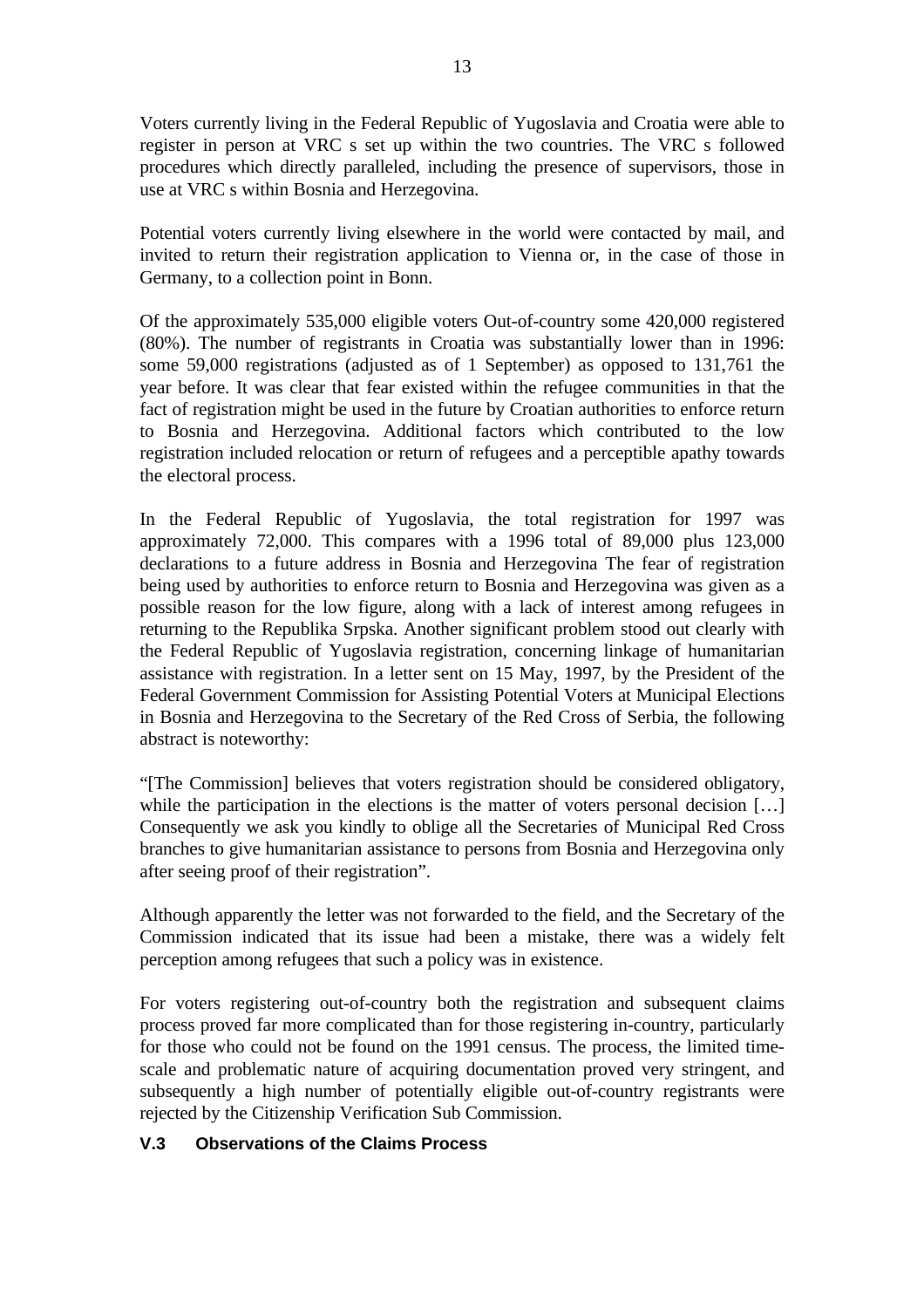A total of 101 separate visits were made to Claims Centres during the claim period (21 July-3 August) which represents 69% of the total.

During the claims period when there was under 50% supervision, some eight thousand Bosnian Serb registrants were identified as requiring their claims amended under Category "D" of the claims procedure, where it was unclear if the registrant intended to vote for their 1991 or 1996 municipality. In the training given to supervisors it was clearly stated that in such an instance "Registering in 1991 municipality is the voters ONLY option". This created uproar throughout the Republika Srpska. It was later discovered that the reason the central computer had made this error was due to a scanning fault with the Cyrillic registration form. These problems were later handled centrally. However, the difference in understanding between the local claims centres and the central administration did cause tension and raised false expectations locally.

The fact that there was under 50% supervision during the claims period, which in some instances was taken advantage of by local Claims Commissions, and that little information was displayed explaining the claims process, represent a significant lacuna to the aim of the OSCE's overall strategy for the election period. In Gacko (eastern Republika Srpska) some 471 amendments were made in the absence of the claimants themselves by the claims centre committee. When questioned, one member replied that they were making the amendments because no-one in this area was interested in voting in their 1991 municipality and so they were making the registrants only eligible to vote in their current municipality. This observation was passed onto the OSCE who rightfully rejected the amendments.

| <b>ISSUE</b>                          | <b>TOTAL</b> | Republika | Federation |
|---------------------------------------|--------------|-----------|------------|
|                                       | BiH %        | Srpska %  |            |
|                                       |              |           | $\%$       |
| <b>Supervisor Present</b>             | 38           | 43        | 33         |
| <b>PVR</b> Displayed                  | 71           | 46        | 95         |
| Voter Education Information displayed | 26           | 27        | 25         |
| Irregularities in the process         | 16           | 25        | 6          |
| Overall Assessment (Good/Very Good)   | 82           | 82        | 81         |
|                                       |              |           |            |

#### **Table 3:**

The table shows some of the more significant observations made during the claims period.

Irregularities observed during the claims process, included claims centre staff not being present at all times and claims done by proxy.

The main faults in the Provisional Voters Registers (PVR) were registered voters not being on the list, double registrants, incoherent serial numbers and people assigned to the wrong polling station. The discovery of the latter cases were part of the objectives of the claims period and made the necessary alterations and amendments possible.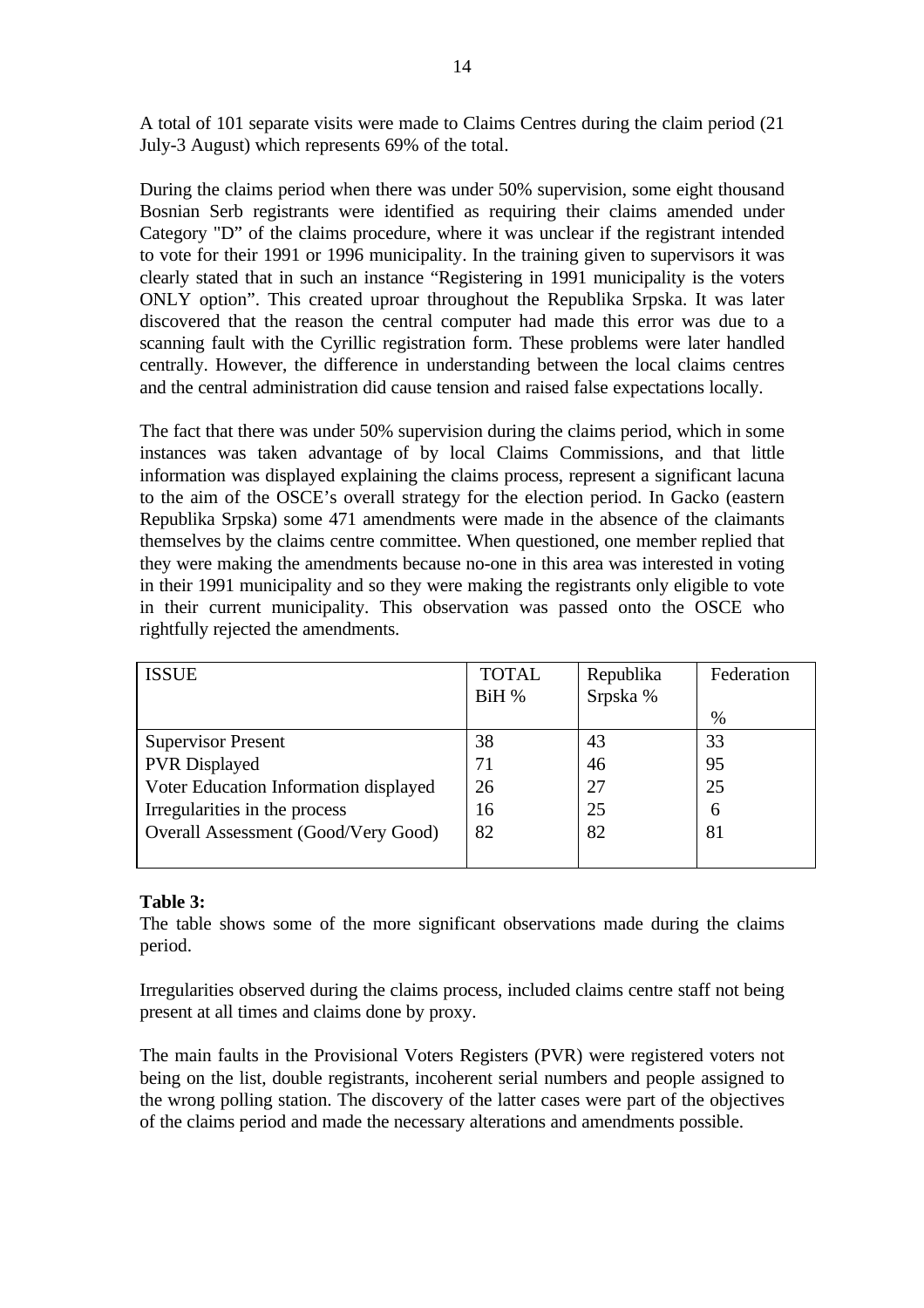The noted difference between centres with the PVR displayed in the Federation and the Republika Srpska is, however, significant in that it underpins a general statement on the freedom of, and access to, information, particularly in the Republika Srpska.

It was discovered during the claims period that some thirty thousand registrants appeared a number of times on the Final Voters Register. Whilst in some cases these were genuine errors, a large number were concentrated in certain municipalities. Rather than striking such registrants, it was decided to mark the Final Voters Register and have the individuals concerned vote by tendered ballot, thus ensuring that multiple voting by that particular registrant was not possible, whilst still allowing them to cast their ballot.

# **VI. CANDIDATE REGISTRATION**

During the initial stage of candidate registration several hundred candidates were wrongly rejected due to technical errors with the registration forms. After rectifying the situation 19,584 valid candidates were registered for the 4,789 Municipal Council seats throughout Bosnia and Herzegovina.

91 political parties registered for the Municipal Elections. There were 9 coalitions and 159 independent candidates. This year's coalitions did not necessarily comprise exactly the same parties as last year, despite the similarity of names.

# **VII. THE PRE-ELECTION CAMPAIGN**

The election campaign was conducted in a generally calm manner and campaign events were held without significant problems. The incident in Banja Luka on September 8, when the SDS held an unauthorised rally, showed a willingness on the part of some to de-stabilise the campaign environment. This was, however, an isolated incident.

The official date for the start of the election campaign was 21 July, 1997. In general, very little campaigning was observed until the start of September, though it remained fairly mute and largely limited to press briefings at this early stage.

It was mainly during the last weeks before elections days that campaigning started. In general the level of the activities was relatively low. The low-level campaign can be explained by many different factors:

- q general election fatigue because of the elections last year and in 1998
- $\Box$  local elections never get the same attention as national elections
- $\Box$  people do not believe these election will change things very much
- $\Box$  the three ruling political parties were mainly campaigning in their own areas and therefore not very active in the municipalities where they expected to get the majority of the votes anyway
- <sup>q</sup> some parties are more concerned about the 1998 elections and will save some of the funding from the OSCE for next year's campaign
- $\Box$  the political parties and independent candidates received the funds for campaigning from OSCE late, late August or beginning of September.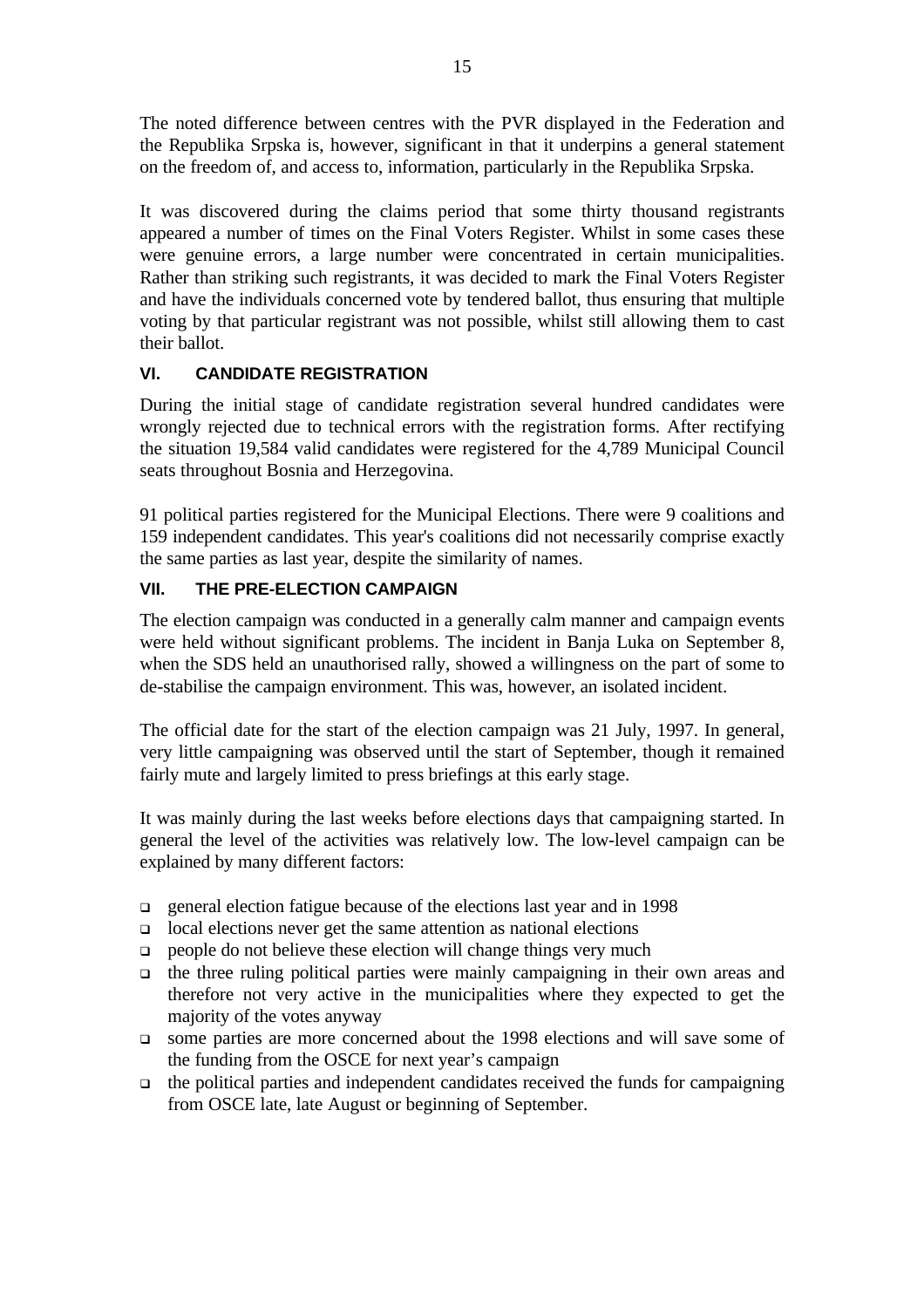An OSCE Election Campaign Fund, provided by the donor governments, was created to provide a greater equality among the contestants in the elections. The three ruling parties did not receive OSCE funding since they are entitled to receive funds from public budgets which are given to all parties according to their strength in the parliaments. The OSCE has not made public the amounts allocated through its fund to each party. Not making the fund distribution public could create suspicion among the parties and candidates and does not favour the transparency of the electoral process.

The purpose of the OSCE funding was to encourage political pluralism. In some instances this might have had as an effect that new parties registering this year were not all serious in their political ambitions. The OSCE funds were distributed to political parties and independent candidates without preconditions and specific criteria for assessing the serious intent of all candidates/parties. People may start up new parties or register as independent candidates only for the money. This could again lead to further mistrust in the political system.

# **VIII. THE MEDIA**

The abuse of the media by the ruling political parties which control them had serious and adverse consequences for the campaign environment. The broadcast of extreme propaganda, particularly by SRT in Pale and HTV in Mostar, were characteristic of this election campaign and do not in any way serve the electorate or enable it to make informed choices.

On the 15 August (Case No. ME-127), the EASC, in an unprecedented decision, struck three HDZ candidates from three separate municipalities in Mostar after the case referred to them by the Media Experts Commission (MEC). The case was brought following a number of inflammatory statements made by HTV Mostar, which, as it was proved, was financially and morally supported by the HDZ. Furthermore, and in compliance with an MEC decision, HTV Mostar had to broadcast apologies or face further sanctions. HTV Mostar complied with the decision shortly afterwards.

Somewhat surprisingly no such referral or sanctions were ever brought against the SDS with regard to its direct control and blatant use of Serb Radio and Television (SRT) in its overtly biased reporting.

The campaign was basically covered in three separate areas following the ethnic boundaries. The lack of a nation-wide television station with journalists from all parts of the country being able to cross the IEBL and report neutrally on political issues is damaging to the whole democratic process.

# **IX. OBSERVATION ON POLLING DAY**

On election days observers visited approximately 85 % of the polling stations on at least one occasion. The voting was generally carried out in a calm and peaceful way in most parts of the country. The absence of violence must be stressed in view of the nature of these elections.

Election observers did, however, report some administrative difficulties during the election days (see table below). A number of polling stations opened late, and in several cases ballot papers were not available on time. However, these difficulties were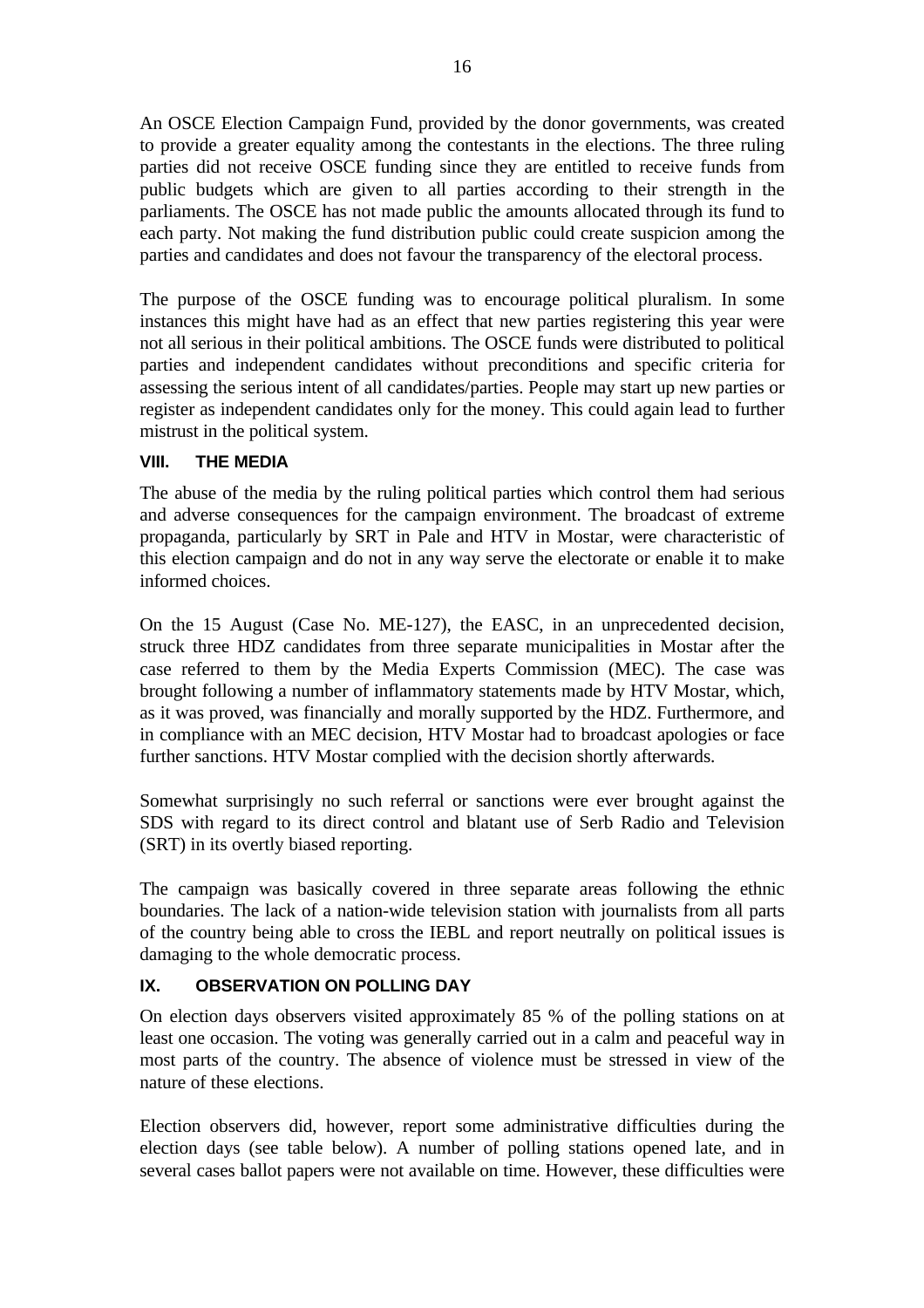later corrected and did not ultimately affect the majority of voters from exercising their right to vote.

There was a reported lack of voting materials for displaced persons voting in both the Republic of Croatia and the Federal Republic of Yugoslavia. However, it was also reported that these problems were addressed by the second day of voting.

Many technical problems were evident in absentee polling stations, where a lack of voting materials was often reported. Some polling stations were reportedly too small, too many voters were assigned to one station, and their location was not well chosen resulting in voters having to wait for long periods of time in uncomfortable circumstances in order to cast their ballot.

Problem areas included Brcko, where voters who wished to cast a ballot for their new municipality were rejected and offered the right to cast an absentee ballot for their prewar municipalities. In Drvar voters from Republika Srpska were processed unusually and blatantly slowly. In Zepce only four polling stations opened on time. Four others opened later, but in locations different from those originally announced, because of a boycott organised by the Croat leaders in the region.

Many observers reported on a lack of trust concerning secrecy of the ballot on the part of voters casting absentee and tendered ballots which were placed in a single envelope bearing the voter's name.

In general it was considered that the 100% supervision greatly enhanced the process and that supervisors were generally well trained. However, there were reports concerning supervisors who were considered too inexperienced.

During the polling days the following tendencies can be read out of the reports by the Short Term Observers:

#### *General Findings*

More than 3,000 observation forms were processed, including 240 from out of country polling stations.

No significant problems have been reported for the opening and the closing procedures of polling stations over the two days of voting.

97% of observers reported that the voting process was generally conducted properly. 94% in Out-of-Country polling stations.

90% of observers reported that the procedures followed inside the polling stations were either fairly good or very good.

90% of observers reported that the performance of the Polling Station Committee was either fairly good or very good.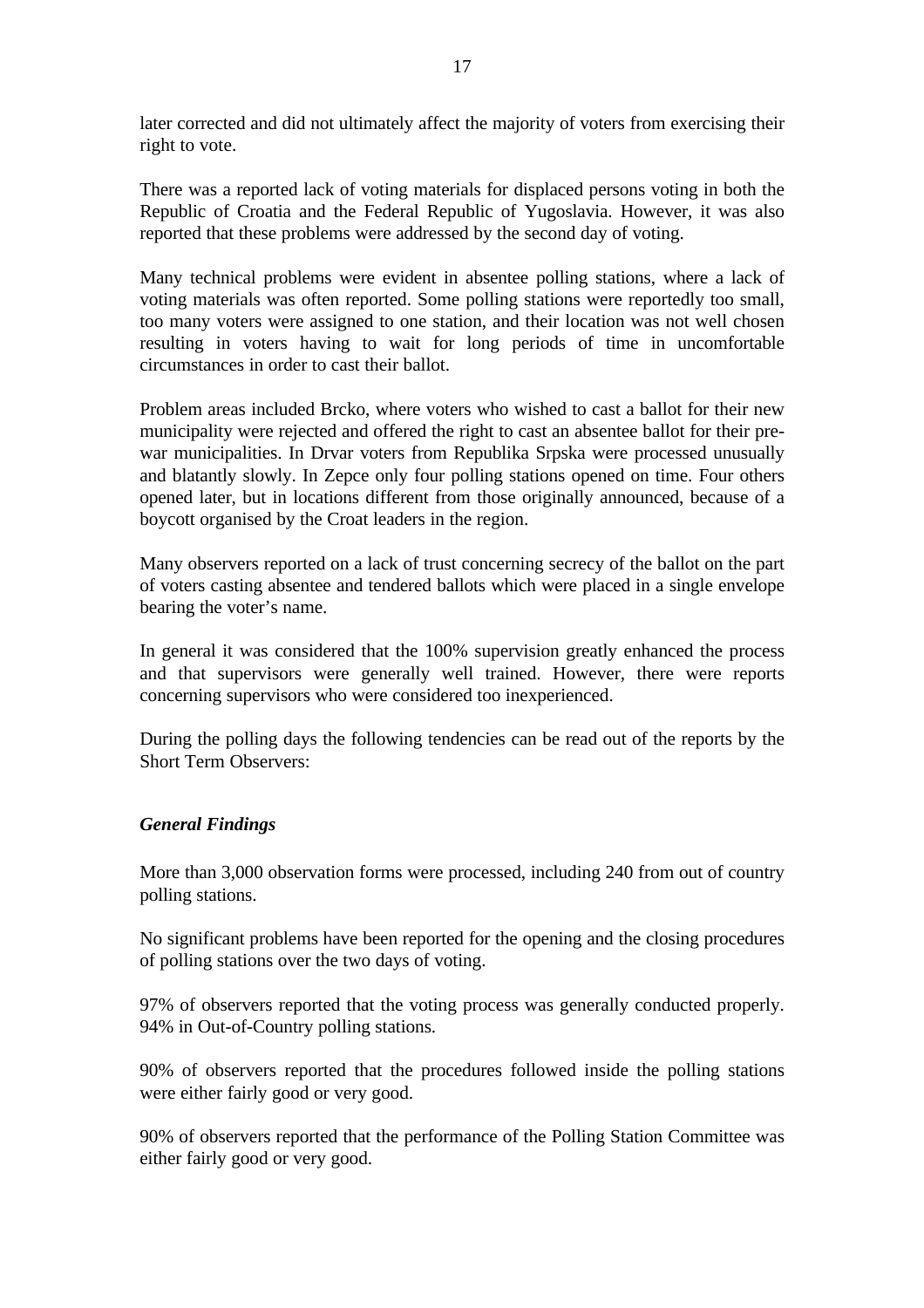79% of observers reported that the voters' understanding of the process was either fairly good or very good.

The following two tables show the only significant deficiencies reported by observers on their reporting forms.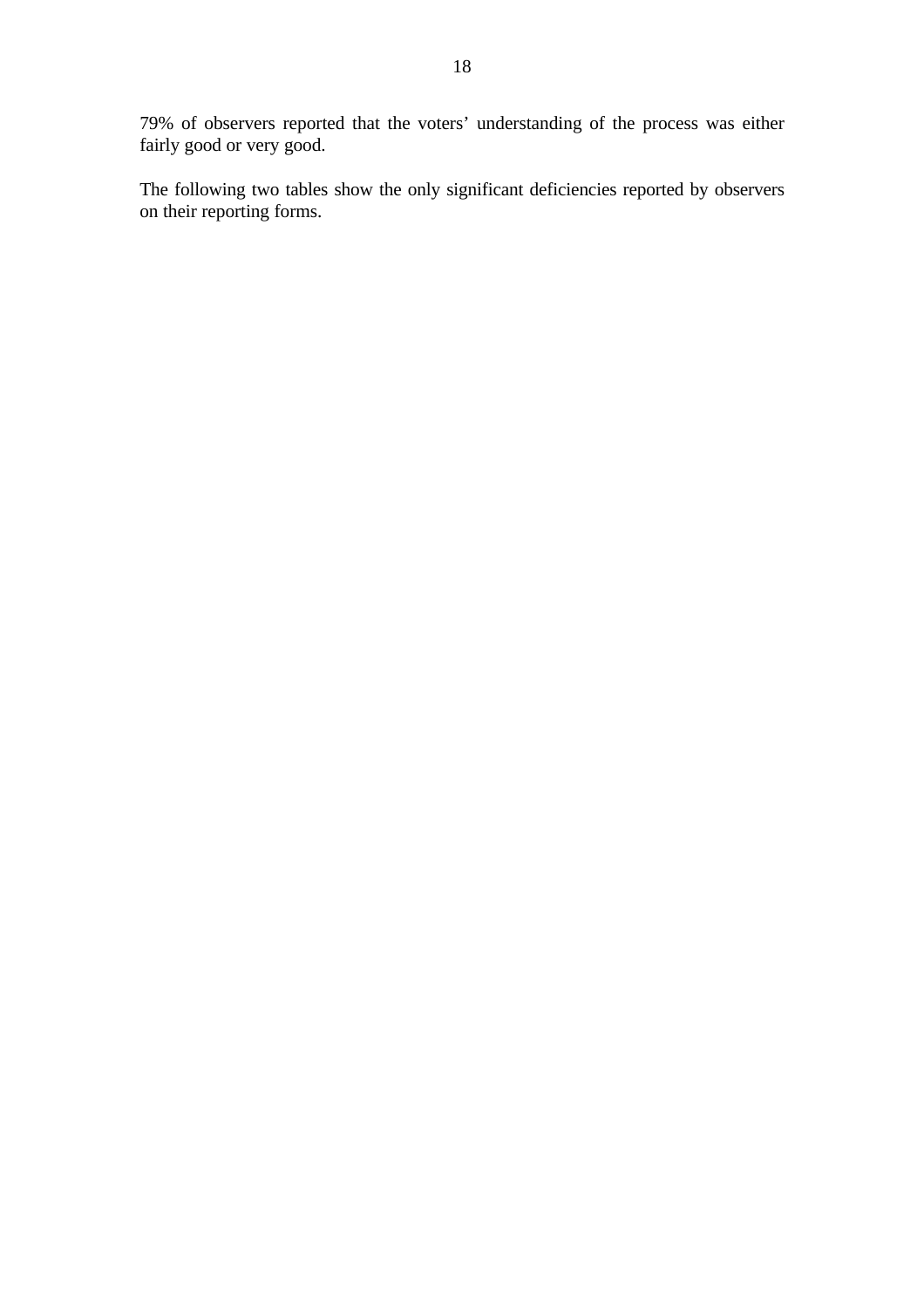| <b>Issue</b>                                              | <b>Total</b> | Fed | <b>RS</b> | <b>OCV</b> |
|-----------------------------------------------------------|--------------|-----|-----------|------------|
| Physical access to station was<br>difficult               | 8%           | 7%  | 9%        | 6%         |
| Polling<br>station<br>was<br>overcrowded                  | 7%           | 7%  | 6%        | 17%        |
| insufficient or<br>There<br>was<br>wrong ballot materials | 9%           | 8%  | 9%        | 21%        |
| There were instances of family<br>voting                  | 26%          | 29% | 23%       | 12%        |

**Table 4:** Some specific problems identified by entity. Percentage of observation reports identifying a problem.

| <b>Issue</b>                                                            | Total <sup>4</sup> | <b>Regular</b> | <b>Absentee</b> | <b>OCT</b> |
|-------------------------------------------------------------------------|--------------------|----------------|-----------------|------------|
| Physical<br>polling<br>access to<br>station was difficult               | $8(11)\%$          | $7(11)\%$      | 11 (16)%        | 6%         |
| Polling<br>station<br>was<br>overcrowded                                | 7%                 | 4%             | 21%             | 17%        |
| insufficient<br>There<br><sub>or</sub><br>was<br>wrong ballot materials | $9(3)\%$           | $7(3)\%$       | $22(11)\%$      | 21%        |

**Table 5:** Some specific problems identified by type of polling stations. Percentage of observation reports identifying a problem. Figures in brackets are from the 1996 elections.

# **X. OBSERVATION OF COUNTING**

After evaluating both a counting procedure based on making piles of ballot papers cast for the same party, coalition or candidate, and then counting the piles, and another based upon reading out each ballot paper and recording it on tally sheets, the election administration decided for the latter. Many observers found this process to be too cumbersome and complex. Conversely, the overall assessment of the conduct of the count was 6.1 on a scale from 0 to 10 , (8.1 on the organisation of the count and 8.3 on the understanding of the process by the Polling Station Committee). The sample of observer reports is too limited to give a statistically valid average time estimate on the count, but the general comment on the process is that few mistakes were reported, and that it was performed in a transparent and orderly manner. In most places the count in regular polling stations ended within a reasonable time.

Few specific problems were reported. However, 11 % of the observers reported that the voting material was not properly secured before starting the counting process. 15 % reported that there were some disagreements on the judgement of invalid votes, and in 11 % of the polling stations, complaints were raised by some of the people present during the counting process.

 4 Includes even: *'Return from out of country' and 'Cross Municipality' polling stations*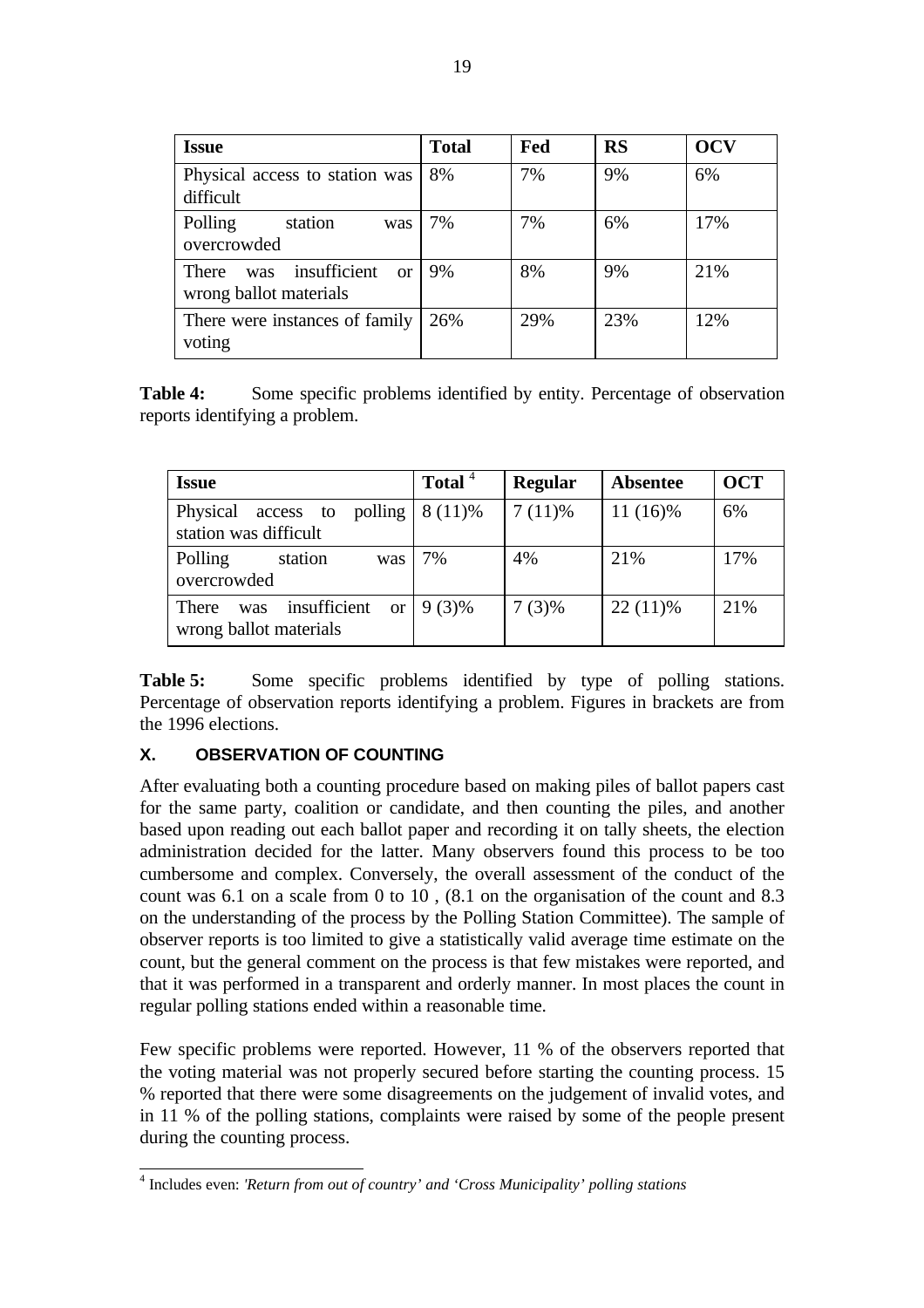The number of invalid votes averaged 3.8 %, according to the official results. The number ranges from 0.8 % (Stolac, FBiH) to 16.7 % (Trnovo, FBiH). In 29 % of the municipalities more than 5 % of the votes were invalid. This is a fairly high number, and it should be looked into whether it is due to a too strict judgement by the PSCs, or systematic misunderstandings by the voters.

In absentee stations, the situation differed somewhat. In these stations the voters were voting for a large number of municipalities in some instances, and every municipality had to be recorded and reconciled individually. The ballots were not counted in these stations, but centralised in two counting centres in Sarajevo. In those absentee polling stations with many voters, it is fair to say that the process was extremely time consuming, and in some instances continued to next morning. Smaller stations should be considered in the future. It is, however, recognised that a system with the degree of flexibility for voters to vote absentee, combined with the requirements for control and transparency will inevitably lead to a complex system.

It was originally decided that the counting of absentee votes, out-of-country votes and tendered ballots would be centralised to Sarajevo. In last minute efforts to secure participation by the SDS leaders in Pale, however, two further concessions were made: A new counting centre was located in Lukavica in the RS close to Sarajevo to count the absentee votes cast for RS municipalities. This increased logistical difficulties (the shifts arriving late every day) and heightened security issues (easy access for unauthorised people to the building) and caused delays in the delivery of results. Notwithstanding these issues the counting seemed to follow the prescribed procedure.

Tendered ballots were used as a last resort for those voters able to produce registration receipts but who had, for some reason or another, been omitted from the final voters register. The ballots were placed in a named envelope and, for those voters who were accepted following verification against the register, the envelope was opened and the ballot put into a ballot box for that particular municipality in the presence of an international supervisor, thus retaining as much secrecy as possible.

Although the system succeeded in its objectives, it also considerably slowed the counting process and, due to a lack of explanation by the OSCE, has left many voters unsure as to whether their vote was counted or not. Out of approximately seventy thousand tendered ballots cast about twenty five thousand were accepted when checked against the Final Voters Registers. This figure of approximately seventy thousand includes any double registrant, all of whom voted by tendered ballot.

On the evening between the two election days it was further agreed that the counting of tendered ballots cast in Brcko for Brcko should be counted in Brcko, after having been verified in Sarajevo. In Brcko a special polling station had been organised to offer those rejected to vote for their present municipality Brcko a chance to vote in their 1991 municipality instead. There was a high degree of tension in that polling station, because most of the numerous voters that went there insisted on voting for Brcko. The officials there, as a last resort, accepted a tendered vote, even though it was unlikely that the vote would be accepted when checked against the final voters register.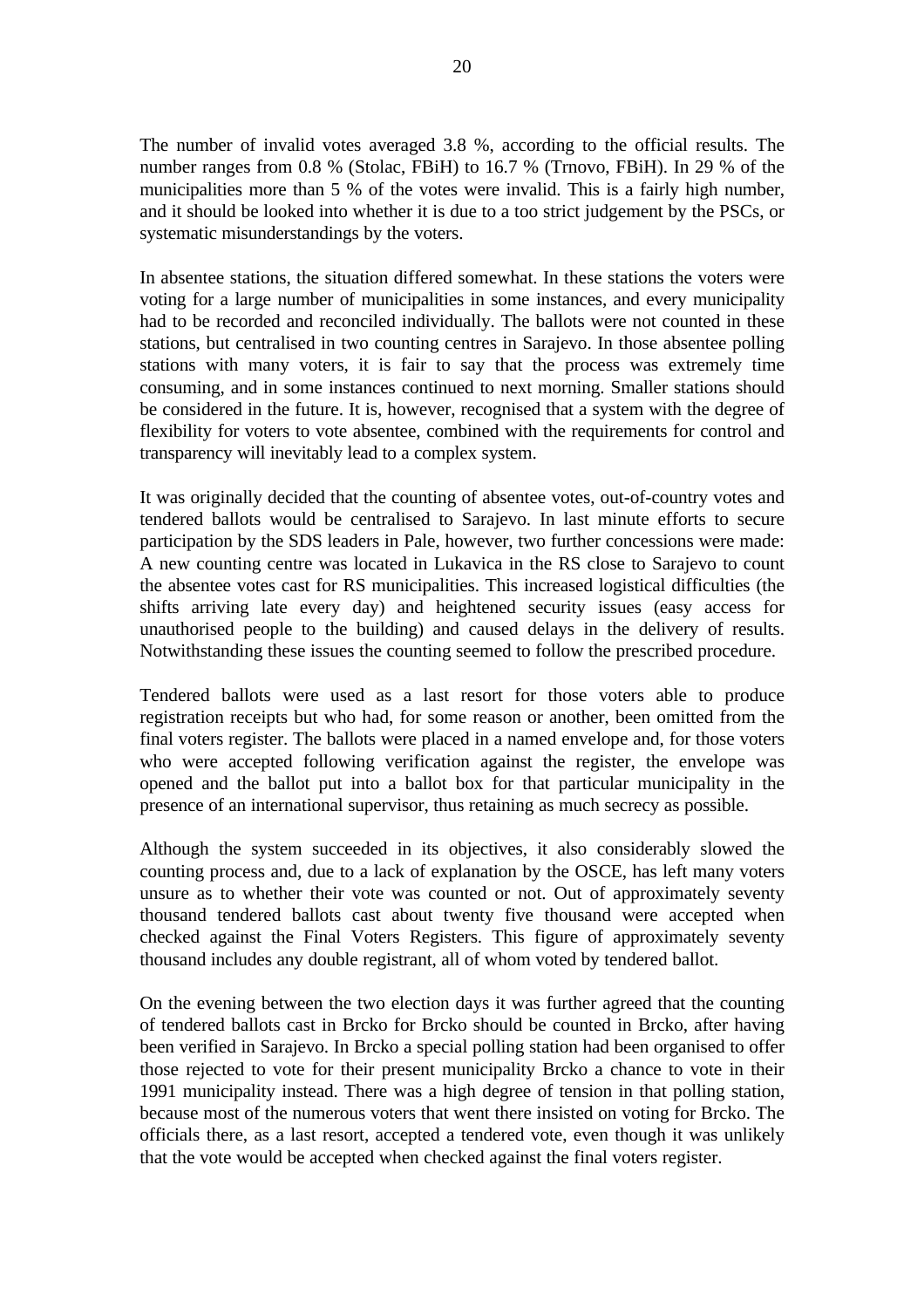Verification of tendered ballots was carried out on the basis of photo copies of the tendered ballot envelopes sent to Sarajevo and checked against the voters register. A high percentage were rejected. The process again delayed the results, but did not alter the actual process of verifying or counting of the tendered ballots.

In the Counting Centre of Rajlovac in Sarajevo, on the Federation side, the problems were mainly logistics related; the staff seemed to know the process well.

Observers reported on the results of the count in a number of Polling Stations. These reports were later checked against the official tabulation of results at polling station level, and all of them matched.

# **XI. AGGREGATION AND VERIFICATION OF RESULTS**

At the time of writing this report, the detailed results down to polling station level have not yet been made available to the public. It is also currently unclear in what format and to what extent the results will be made public. This is extremely unfortunate, since this is the only way observers and the public can verify how the polling station they have observed, or have knowledge of, has been entered into the final tabulation. A letter to this effect was sent to the President of the PEC by the ODIHR On-site Coordinator on 20 September 1997.

The tabulation of results, the calculation of the distribution of seats and the publication of results have only been evaluated by the Observer Mission after the process had been concluded. It is noted that there have been some problems in the tabulation. In the election to the Mostar City Council from Municipality No 253, an error was found in the tabulation after the technical certification of the results. The problems were due to the design of some working sheets which varied from the standard elsewhere. It was decided not to change the final results. It does not seem that a correction would have altered the distribution of seats, even though it would have been close to a change in the favour of the SDA-led coalition. This example indicates that the improvements to the review processes should be considered.

# **XII. THE IMPLEMENTATION AND CERTIFICATION PROCESS**

This process had just started of the time of writing this report. PEC has established structure for the implementation of the results which is designed to ensure that all elected members of Municipality Councils can take their seat and that minorities are represented in the Executive Boards, committees etc. in the Councils. There is for example a provision for the PEC not to give final certification to a Council which denies a minority party or coalition representation in the Executive Board. The original provision went a step further by giving a possibility to deny such certification if minorities were not proportionally represented, but this was changed at the last minute to ensure the participation of all parties in the election.

# **XIII. CONCLUSIONS**

While recognising the long way ahead before elections in Bosnia and Herzegovina become a routine event in compliance with the OSCE commitments, these municipal elections do represent a significant accomplishment in the peace process. Their ultimate success will depend upon the parties fully implementing and complying with the final results.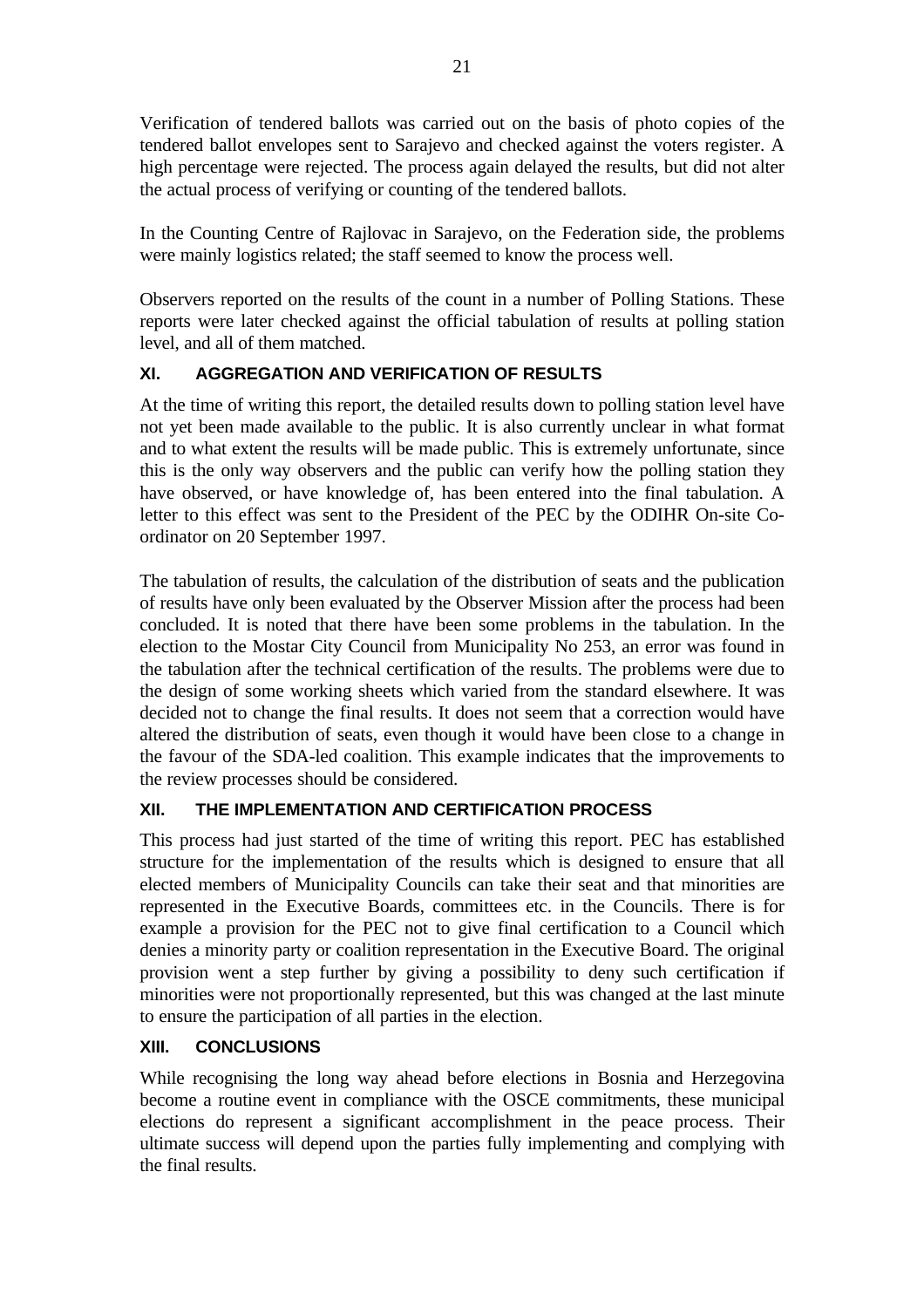The parties carry a huge responsibility in implementing all the other parts of the GFAP like freedom of movement, return of refugees, etc. to create the right basis for all democratic processes.

However, further progress will have to be made in view of the next elections. The international community must remain fully engaged in its efforts to maintain the peace and assist the development and institutionalisation of democracy in Bosnia and Herzegovina.

#### **XIV. RECOMMENDATIONS**

The ODIHR would like to recommend the following changes to be made for future elections in Bosnia and Herzegovina:

## *A. The Responsibilities of the Parties*

A.1. The parties should recognise the importance of abiding by the Rules and Regulations and adhering to the words and spirit of the Dayton Agreement.

A.2. Country-wide official media must be given a framework which offers the public a pluralistic spectrum of news and comment. It should also be ensured that inflammatory language and war mongering propaganda are not broadcast.

#### *B. Rules and Administration*

B.1. The expertise in electoral systems should be strengthened within the election administration, and the rules should be made less open for tactical considerations by the parties (e.g. in Mostar). A transfer to a division-based method, such as Laguë, from the present Method of Largest Remainder should be considered. If ethnic quotas are to be combined with proportional distribution between parties such as in Mostar, the rules should be properly authorised and the effects clearly analysed and understood by the parties involved.

B.2. Electoral Rules and Regulations should be adopted well in advance of an election. Administrative procedures should also be adopted in advance, ensuring full understanding by all parties.

B.3. The electoral staff on the ground should have enough time and resources to plan sufficiently ahead and to train those tasked with the administrative implementation. This was a pertinent lesson learned from the early stages of the voter registration process for Municipal Elections.

# *C. Transfer of Responsibilities*

C.1. The Rules and Regulations should be clear and coherent, so they can be applied even in difficult political situations. In particular the provisions for the PEC, or its Chairman, to over-rule decisions made by PEC sub-commissions should be clearly defined. This is extremely important in the transfer of authority to regular civic institutions.